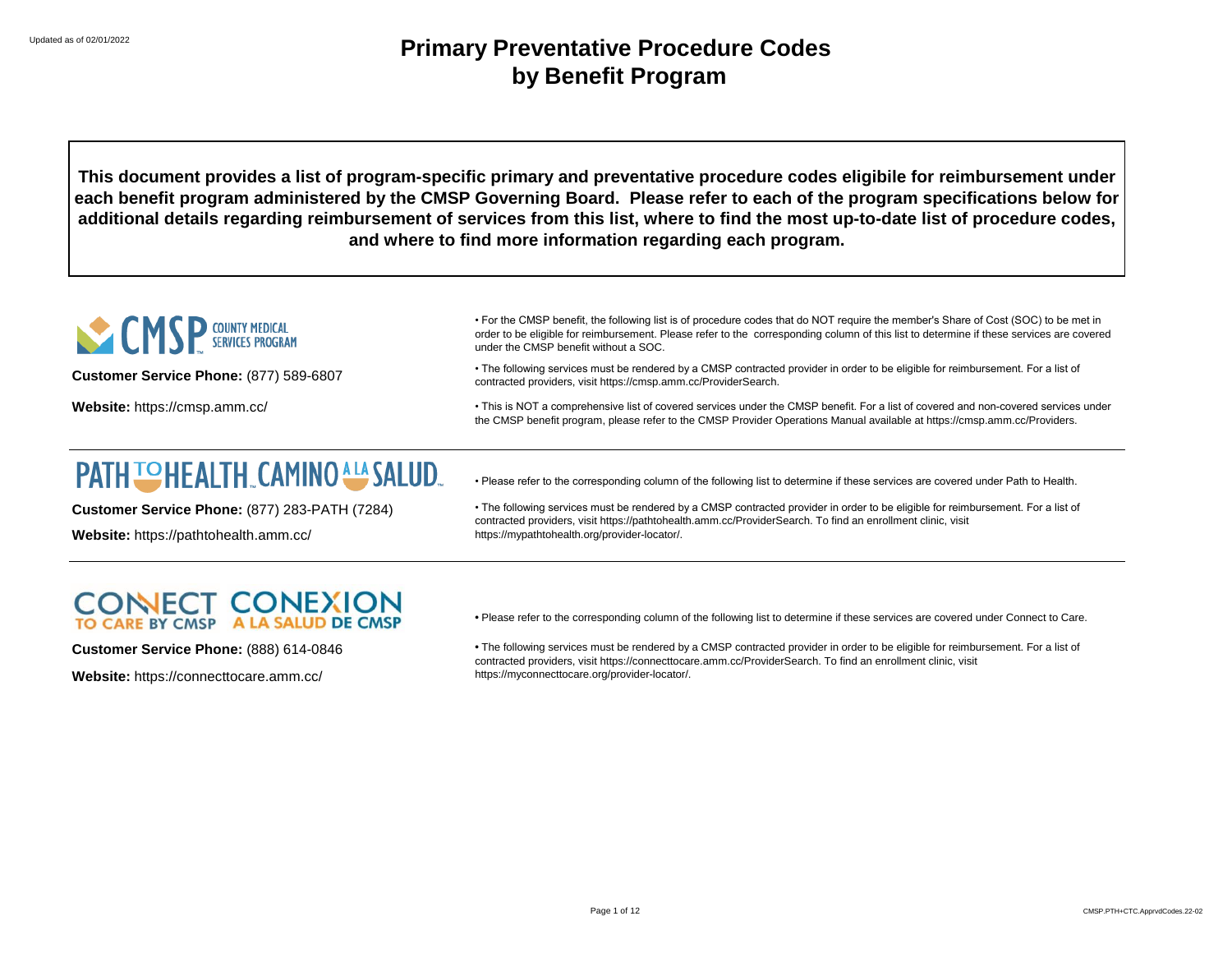| <b>LEGEND</b> |                  |
|---------------|------------------|
|               | Covered Code     |
|               | Non-Covered Code |

| <b>CPT</b><br>Code | <b>Procedure</b>                                                                                        | <b>CPT/HCPCS Code Description</b>                                                                                                                                                                              | <b>CMSP</b><br>(No SOC<br><b>Required)</b> | Path to<br><b>Health</b> | <b>Connect</b><br>to Care |
|--------------------|---------------------------------------------------------------------------------------------------------|----------------------------------------------------------------------------------------------------------------------------------------------------------------------------------------------------------------|--------------------------------------------|--------------------------|---------------------------|
| 10060              | Incision & Drainage of Abscess                                                                          | Simple or Single                                                                                                                                                                                               |                                            | $\checkmark$             | $\checkmark$              |
| 10061              | Incision & Drainage of Abscess                                                                          | <b>Complicated or Multiple</b>                                                                                                                                                                                 | $\checkmark$                               | ✔                        | $\checkmark$              |
| 10160              | Incision & Drainage of Abscess                                                                          | Puncture Aspiration of Abscess                                                                                                                                                                                 | $\checkmark$                               | $\checkmark$             | ✔                         |
| 11200              | Removal of Skin Tags - 15 Skin Tags                                                                     | Removal of Skin Tags, Multiple Fibrocutaneous Tags, Any Area; Up to and including 15 Lesions                                                                                                                   | $\checkmark$                               | ✔                        | $\checkmark$              |
| 11201              | Removal of Skin Tags - Each Additional 10 Skin Tags                                                     | Removal of Skin Tags, Multiple Fibrocutaneous Tags, Any Area; Up to and including 15 Lesions; Each Additional 10 Lesions, or<br>Part Thereof (List Separately in Addition to Code for Primary Procedure)       | $\checkmark$                               | $\checkmark$             | $\sqrt{2}$                |
| 11300              | Shaving of Epidermal or Dermal Lesions - 0.5 cm or Less                                                 | Shaving of Epidermal or Dermal Lesion, Single Lesion, Trunk, Arms or Legs; Lesion Diameter 0.5 cm or Less                                                                                                      | $\checkmark$                               | $\checkmark$             | $\checkmark$              |
| 11301              | Shaving of Epidermal or Dermal Lesions - 0.6 to 1.0 cm                                                  | Shaving of Epidermal or Dermal Lesion, Single Lesion, Trunk, Arms or Legs; Lesion Diameter 0.6 cm to 1.0 cm                                                                                                    | $\blacktriangledown$                       | M                        | $\checkmark$              |
| 11400              | Excision - Benign Lesions (Trunk, Arms and Legs) 0.5 cm or Less                                         | Excision, Benign Lesion including Margins, Except Skin Tag (Unless Listed Elsewhere), Trunk, Arms, or Legs; Excised Diameter<br>0.5 cm or Less                                                                 | $\checkmark$                               | $\checkmark$             | $\checkmark$              |
| 11401              | Excision - Benign Lesions (Trunk, Arms and Legs) 0.6 to 1.0 cm                                          | Excision, Benign Lesion including Margins, Except Skin Tag (Unless Listed Elsewhere), Trunk, Arms, or Legs; Excised Diameter<br>$0.6$ cm to 1 cm                                                               | $\checkmark$                               | $\checkmark$             | $\checkmark$              |
| 11420              | Excision - Benign Lesions (Scalp, Neck, Hands, Feet) 0.5 cm or Less                                     | Excision, Benign Lesion including Margins, Except Skin Tag (Unless Listed Elsewhere), Scalp, Neck, Hands, Feet, Genitalia;<br>Excised Diameter 0.5 cm or Less                                                  | $\checkmark$                               | $\checkmark$             | $\checkmark$              |
| 11421              | Excision - Benign Lesions (Scalp, Neck, Hands, Feet) 0.6 cm to 1.0 cm                                   | Excision, Benign Lesion including Margins, Except Skin Tag (Unless Listed Elsewhere), Scalp, Neck, Hands, Feet, Genitalia;<br>Excised Diameter 0.6 cm to 1.0 cm                                                | $\checkmark$                               | $\checkmark$             | $\checkmark$              |
| 11440              | Excision - Benign Lesions (Face, Ears, Eyelids, Nose, Lips, Mucous Membrane) 0.5 cm or Les              | Excision, Benign Lesion including Margins, Except Skin Tag (Unless Listed Elsewhere), Face, Ears, Eyelids, Nose, Lips, Mucous<br>Membrane; Excised Diameter 0.5 cm or Less                                     | $\checkmark$                               | $\checkmark$             | $\checkmark$              |
| 11441              | Excision - Benign Lesions (Face, Ears, Eyelids, Nose, Lips, Mucous Membrane) 0.6 cm to 1.0<br>r.m       | Excision, Benign Lesion including Margins, Except Skin Tag (Unless Listed Elsewhere), Face, Ears, Eyelids, Nose, Lips, Mucous<br>Membrane; Excised Diameter 0.6 to 1.0 cm                                      | $\checkmark$                               | $\checkmark$             | $\checkmark$              |
| 11765              | Ingrown Toenail Removal                                                                                 | Wedge Excision of Skin of Nail Fold (e.g., for Ingrown Toenail)                                                                                                                                                | ✔                                          | M                        | $\checkmark$              |
| 12001              | Minor Laceration Repair - Simple Repair 2.5 cm or Less                                                  | Simple Repair of Superficial Wounds of Scalp, Neck, Axillae, External Genitalia, Trunk and/or Extremities (including Hands and<br>Feet); 2.5 cm or Less                                                        | $\checkmark$                               | $\checkmark$             | $\checkmark$              |
| 12002              | Minor Laceration Repair - Simple Repair 2.6 cm to 7.5 cm                                                | Simple Repair of Superficial Wounds of Scalp, Neck, Axillae, External Genitalia, Trunk and/or Extremities (including Hands and<br>Feet): 2.6 cm to 7.5 cm                                                      | $\checkmark$                               | $\checkmark$             | $\checkmark$              |
| 12004              | Minor Laceration Repair - Simple Repair 7.6 cm to 12.5 cm                                               | Simple Repair of Superficial Wounds of Scalp, Neck, Axillae, External Genitalia, Trunk and/or Extremities (including Hands and<br>Feet); 7.6 cm to 12.5 cm                                                     | $\sqrt{2}$                                 | $\checkmark$             | $\checkmark$              |
| 12005              | Minor Laceration Repair - Simple Repair 12.6 cm to 20.0 cm                                              | Simple Repair of Superficial Wounds of Scalp, Neck, Axillae, External Genitalia, Trunk and/or Extremities (including Hands and<br>Feet); 12.6 cm to 20.0 cm                                                    | $\checkmark$                               | $\checkmark$             | $\sqrt{2}$                |
| 12006              | Minor Laceration Repair - Simple Repair 20.1 cm to 30.0 cm                                              | Simple Repair of Superficial Wounds of Scalp, Neck, Axillae, External Genitalia, Trunk and/or Extremities (including Hands and<br>Feet); 20.1 cm to 30.0 cm                                                    | $\checkmark$                               | $\checkmark$             | $\checkmark$              |
| 12007              | Minor Laceration Repair - Simple Repair Over 30.0 cm                                                    | Simple Repair of Superficial Wounds of Scalp, Neck, Axillae, External Genitalia, Trunk and/or Extremities (including Hands and<br>Feet): Over 30.0 cm                                                          | $\checkmark$                               | $\checkmark$             | $\checkmark$              |
| 12011              | Minor Laceration Repair - Simple Repair 2.5 cm or Less                                                  | Simple Repair of Superficial Wounds of Face, Ears, Eyelids, Nose, Lips and/or Mucous Membranes; 2.5 cm or Less                                                                                                 | $\checkmark$                               | $\checkmark$             | $\mathcal{I}$             |
| 12013              | Minor Laceration Repair - Simple Repair 2.6 cm to 5.0 cm                                                | Simple Repair of Superficial Wounds of Face. Ears. Evelids. Nose. Lips and/or Mucous Membranes: 2.6 cm to 5.0 cm                                                                                               | $\checkmark$                               | ✔                        | ✔                         |
| 12014              | Minor Laceration Repair - Simple Repair 5.1 cm to 7.5 cm                                                | Simple Repair of Superficial Wounds of Face, Ears, Eyelids, Nose, Lips and/or Mucous Membranes; 5.1 cm to 7.5 cm                                                                                               | ✔                                          | $\checkmark$             | $\checkmark$              |
| 12015              | Minor Laceration Repair - Simple Repair 7.6 cm to 12.5 cm                                               | Simple Repair of Superficial Wounds of Face, Ears, Eyelids, Nose, Lips and/or Mucous Membranes; 7.6 cm to 12.5 cm                                                                                              | ✔                                          | $\checkmark$             | ✔                         |
| 12016              | Minor Laceration Repair - Simple Repair 12.6 cm to 20.0 cm                                              | Simple Repair of Superficial Wounds of Face, Ears, Eyelids, Nose, Lips and/or Mucous Membranes; 12.6 cm to 20.0 cm                                                                                             | $\checkmark$                               | $\checkmark$             | $\checkmark$              |
| 12017              | Minor Laceration Repair - Simple Repair 20.1 cm to 30.0 cm                                              | Simple Repair of Superficial Wounds of Face, Ears, Eyelids, Nose, Lips and/or Mucous Membranes; 20.1 cm to 30.0 cm                                                                                             | $\checkmark$                               | $\checkmark$             | $\checkmark$              |
| 12018              | Minor Laceration Repair - Simple Repair Over 30.0 cm                                                    | Simple Repair of Superficial Wounds of Face, Ears, Eyelids, Nose, Lips and/or Mucous Membranes; Over 30.0 cm                                                                                                   | $\checkmark$                               | $\checkmark$             | $\checkmark$              |
| 12020              | Minor Laceration Repair - Simple Repair                                                                 | Treatment of Superficial Wound Dehiscence; Simple Closure                                                                                                                                                      | $\checkmark$                               | $\checkmark$             | $\checkmark$              |
| 12021              | Minor Laceration Repair - Simple Repair; with Packing                                                   | Treatment of Superficial Wound Dehiscence; Simple Closure; with Packing                                                                                                                                        | $\checkmark$                               | ✔                        | ✔                         |
| 13100              | Benign Skin Tag, Mole, Wart Removal (No Pathology Needed) - Repair, Complex, Trunk; 1.1<br>cm to 2.5 cm | Repair, Complex, Trunk; 1.1 cm to 2.5 cm                                                                                                                                                                       | $\checkmark$                               | $\checkmark$             | $\checkmark$              |
| 13101              | Benign Skin Tag, Mole, Wart Removal (No Pathology Needed) - Repair, Complex, Trunk; 2.6<br>cm to 7.5 cm | Repair, Complex, Trunk; 2.6 cm to 7.5 cm                                                                                                                                                                       | $\checkmark$                               | $\checkmark$             | $\checkmark$              |
| 17000              | Destruction, Benign or Premalignant Lesions - 1st Lesion                                                | Destruction (e.g., Laser Surgery, Electro Surgery, Cryosurgery, Chemosurgery, Surgical Curettement), Premalignant Lesions (e.g.<br>Actinic Keratosis); First Lesion                                            | $\checkmark$                               | $\checkmark$             | $\checkmark$              |
| 17003              | Destruction, Premalignant Lesions - 2-14 Lesions                                                        | Destruction (e.g., Laser Surgery, Electro Surgery, Cryosurgery, Chemosurgery, Surgical Curettement), Premalignant Lesions (e.g.<br>Actinic Keratosis); Second through 14 Lesions                               | $\checkmark$                               | $\checkmark$             | $\checkmark$              |
| 17004              | Destruction, Premalignant Lesions - 15 or More Lesions                                                  | Destruction (e.g., Laser Surgery, Electro Surgery, Cryosurgery, Chemosurgery, Surgical Curettement), Premalignant Lesions (e.g.<br>Actinic Keratosis): 15 or More Lesions                                      | $\checkmark$                               | $\checkmark$             | $\checkmark$              |
| 17110              | Destruction, Benign Lesions - Up to 14 Lesions                                                          | Destruction (e.g., Laser Surgery, Electro Surgery, Cryosurgery, Chemosurgery, Surgical Curettement), of Benign Lesions Other<br>Than Skin Tags or Cutaneous Vascular Proliferative Lesions: Up to 14 Lesions   | $\checkmark$                               | $\checkmark$             | $\checkmark$              |
| 17111              | Destruction, Benign Lesions - 15 or More Lesions                                                        | Destruction (e.g., Laser Surgery, Electro Surgery, Cryosurgery, Chemosurgery, Surgical Curettement), of Benign Lesions Other<br>Than Skin Tags or Cutaneous Vascular Proliferative Lesions; 15 or More Lesions | $\checkmark$                               | $\checkmark$             | $\checkmark$              |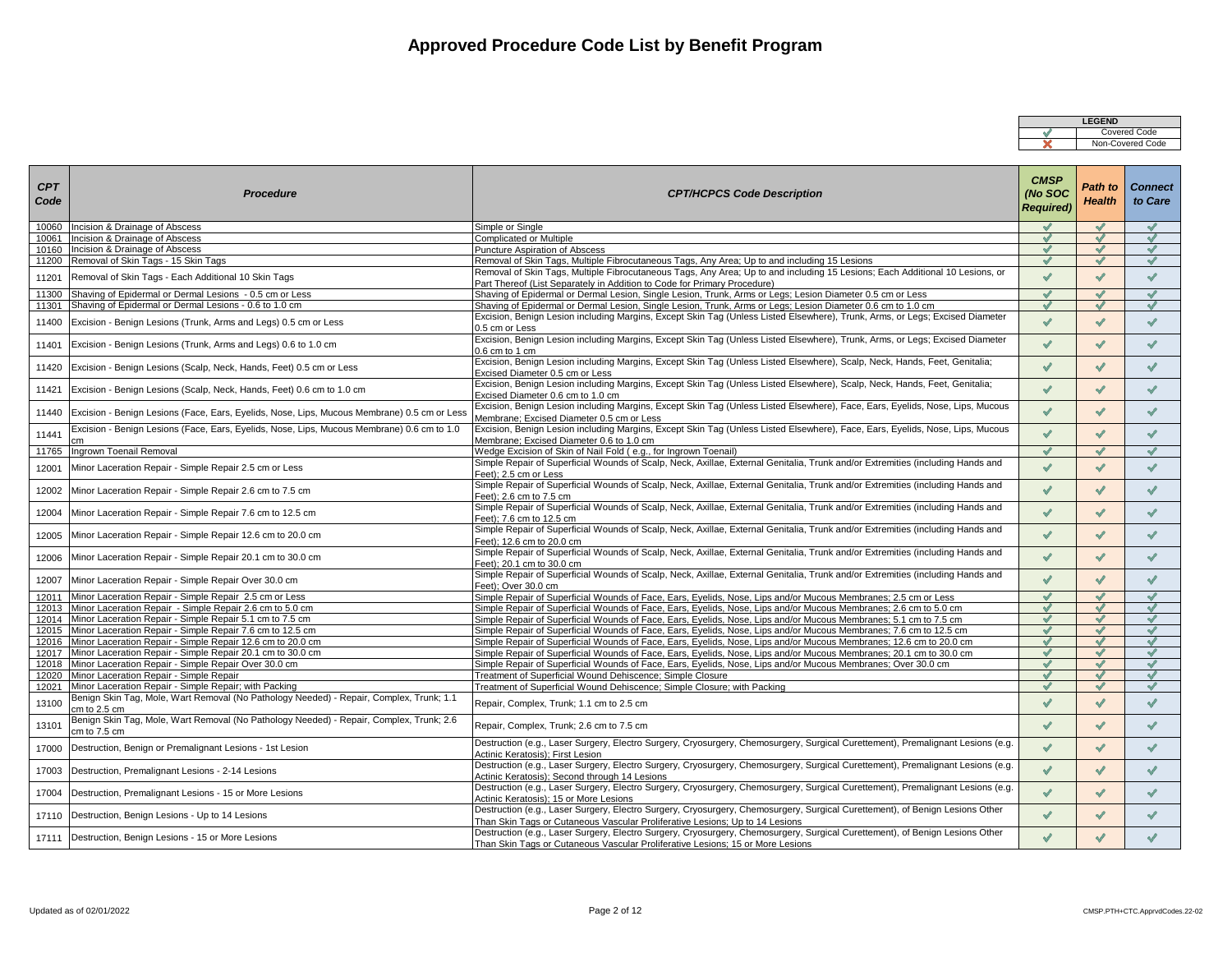| <b>CPT</b><br>Code | <b>Procedure</b>                                      | <b>CPT/HCPCS Code Description</b>                                                                                                                                                             | <b>CMSP</b>                  | <b>PTH</b>                | <b>CTC</b>        |
|--------------------|-------------------------------------------------------|-----------------------------------------------------------------------------------------------------------------------------------------------------------------------------------------------|------------------------------|---------------------------|-------------------|
| 20550              | njection of Tendon Sheaths                            | njection(s); Single Tendon Sheath, or Ligament, Aponeurosis(e.g., Plantar "Fascia"                                                                                                            | $\overline{\mathscr{L}}$     | $\overline{\mathcal{L}}$  | $\sqrt{2}$        |
| 20551              | Injection of Tendon Sheaths                           | njection(s); Single Tendon Sheath, or Ligament, Aponeurosis(e.g., Plantar "Fascia") - Single Tendon Origin/Insertion                                                                          | $\checkmark$                 | $\checkmark$              | $\checkmark$      |
| 20552              | Injection of Trigger Points                           | njection(s); Single or Multiple Trigger Point(s), 1 or 2 Muscle(s)                                                                                                                            | $\mathscr{A}$                | ✔                         | ✔                 |
| 20553              | Injection of Trigger Points                           | Injection(s); Single or Multiple Trigger Point(s), 3 or More Muscles                                                                                                                          | $\checkmark$                 | $\checkmark$              | $\checkmark$      |
| 20600              | Injection of Buse                                     | Arthrocentesis, Aspiration and/or Injection, Small Joint or Burse (e.g., Fingers, Toes); without Ultrasound Guidance                                                                          | $\checkmark$                 | $\checkmark$              | $\checkmark$      |
| 20605              | Injection of Buse                                     | Arthrocentesis, Aspiration and/or Injection, Intermediate Joint or Bursa (e.g., Temporomandibular, Acromioclavicular, Wrist, Elbow<br>or Ankle, Olecranon Bursa); without Ultrasound Guidance | $\checkmark$                 | $\checkmark$              | $\checkmark$      |
| 20610              | Injection of Buse                                     | Arthrocentesis, Aspiration and/or Injection, Major Joint or Bursa (e.g., Shoulder, Hip Knee, Subacromial Bursa); without Ultrasound<br>Guidance                                               | $\checkmark$                 | $\overline{\mathscr{A}}$  | $\checkmark$      |
| 36415              | Venipuncture                                          | Collection of Venous Blood by Venipuncture                                                                                                                                                    | $\checkmark$                 | J                         | $\checkmark$      |
| 36416              | Venipuncture                                          | Collection of Capillary Blood Specimen (e.g., Finger, Heel, Ear Stick)                                                                                                                        | $\checkmark$                 | $\checkmark$              | $\checkmark$      |
| 45330              | Sigmoidoscopy                                         | Sigmoidoscopy, Flexible; Diagnostic, with or without Collection of Specimen(s) by Brushing or Washing                                                                                         | $\checkmark$                 | $\checkmark$              | $\checkmark$      |
| 45331              | Sigmoidoscopy                                         | Sigmoidoscopy, Flexible; with Biopsy, Single or Multiple                                                                                                                                      | ✔                            | ✔                         | ✔                 |
| 45332              | Sigmoidoscopy                                         | Sigmoidoscopy, Flexible; with Removal of Foreign Body                                                                                                                                         | $\checkmark$                 | $\checkmark$              | ✔                 |
| 45333              | Sigmoidoscopy                                         | Sigmoidoscopy, Flexible; with Removal of Tumor(s), Polyp(s), or Other Lesion(s) By Hot Biopsy Forceps or Bipolar Cautery                                                                      | ✔                            | ✔                         | $\checkmark$      |
| 45334              | Sigmoidoscopy                                         | Sigmoidoscopy, Flexible; with Control of Bleeding (e.g., Injection, Bipolar Cautery, Unipolar Cautery, Laser, Heater Probe, Stapler,<br>Plasma Coaqulator)                                    | $\checkmark$                 | $\checkmark$              | $\checkmark$      |
| 45335              | Siamoidoscopy                                         | Sigmoidoscopy, Flexible: with Directed Submucosal Injection(s), Any Substance                                                                                                                 | $\checkmark$                 | $\checkmark$              | $\checkmark$      |
| 45337              | Sigmoidoscopy                                         | Sigmoidoscopy, Flexible; with Decompression of Volvulus, Any Method                                                                                                                           | ✔                            | $\checkmark$              | ✔                 |
| 45338              | Sigmoidoscopy                                         | Sigmoidoscopy, Flexible; with Removal of Tumor(s), Polyp(s), or Other Lesion(s) by Snare Technique                                                                                            | $\checkmark$                 | $\checkmark$              | $\checkmark$      |
| 45340              | Sigmoidoscopy                                         | Sigmoidoscopy, Flexible; with Dilation by Balloon, 1 or More Strictures                                                                                                                       | $\checkmark$                 | ✔                         | $\checkmark$      |
| 45341              | Sigmoidoscopy                                         | Sigmoidoscopy, Flexible; with Endoscopic Ultrasound Examination                                                                                                                               | $\checkmark$                 | J                         | ✔                 |
| 45342              | Sigmoidoscopy                                         | Sigmoidoscopy, Flexible; with Transendoscopic Ultrasound Guided Intramural or Transmural Fine Needle Aspiration/Biopsy(s)                                                                     | $\blacktriangledown$         | ✔                         | $\checkmark$      |
| 45346              | Sigmoidoscopy                                         | Sigmoidoscopy, Flexible; with Ablation of Tumor(s), Polyp(s), or Other Lesion(s) (includes Pre- and Post-Dilation and Guide Wire<br>Passage, When Performed)                                  | $\checkmark$                 | $\checkmark$              | $\checkmark$      |
| 45378              | Colonoscopy                                           | Colonoscopy, Flexible, Proximal to Splenic Flexure; Diagnostic, with or without Collection of Specimen(s) by Brushing or Washing,<br>with or without Colon Decompression (Separate Procedure) | $\checkmark$                 | $\checkmark$              | $\checkmark$      |
| 45379              | Colonoscopy                                           | Colonoscopy, Flexible, Proximal to Splenic Flexure; with Removal of Foreign Body                                                                                                              | $\checkmark$                 | $\checkmark$              | $\checkmark$      |
| 45380              | Colonoscopy                                           | Colonoscopy, Flexible, Proximal to Splenic Flexure; with Biopsy, Single or Multiple                                                                                                           | $\checkmark$                 | ✔                         | ✔                 |
| 45381              | Colonoscopy                                           | Colonoscopy, Flexible, Proximal to Splenic Flexure; with Directed Submucosal Injection(s), Any Substance                                                                                      | ✔                            | ✔                         | ✔                 |
|                    |                                                       | Colonoscopy, Flexible, Proximal to Splenic Flexure; with Control of Bleeding (e.g., Injection, Bipolar Cautery, Unipolar Cautery,                                                             | $\checkmark$                 | $\checkmark$              | $\checkmark$      |
| 45382              | Colonoscopy                                           | Laser, Heater Probe, Stapler, Plasma Coaqulator)                                                                                                                                              |                              |                           |                   |
| 45384              | Colonoscopy                                           | Colonoscopy, Flexible, Proximal to Splenic Flexure; with Removal of Tumor(s), Polyp(s), or Other Lesion(s) by Hot Biopsy Forceps<br>or Bipolar Cautery                                        | $\checkmark$                 | $\checkmark$              | $\checkmark$      |
| 45385              | Colonoscopy                                           | Colonoscopy, Flexible, Proximal to Splenic Flexure; with Removal of Tumor(s), Polyp(s), or Other Lesion(s) by Snare Technique                                                                 | $\checkmark$                 | $\checkmark$              | ✔                 |
| 45386              | Colonoscopy                                           | Colonoscopy, Flexible, Proximal to Splenic Flexure; with Dilation by Balloon, 1 or More Structures                                                                                            | $\checkmark$                 | $\checkmark$              | ✔                 |
| 45388              | Colonoscopy                                           | Colonoscopy, Flexible; with Ablation of Tumor(s), Polyp(s), or Other Lesion(s) (includes Pre- and Post-Dilation and Guide Wire<br>Passage, When Performed)                                    | $\checkmark$                 | $\checkmark$              | $\checkmark$      |
| 45391              | Colonoscopy                                           | Colonoscopy, Flexible, Proximal to Splenic Flexure; with Endoscopic Ultrasound Examination                                                                                                    | $\overline{\mathcal{L}}$     | $\checkmark$              | $\checkmark$      |
| 45392              | Colonoscopy                                           | Colonoscopy, Flexible, Proximal to Splenic Flexure; with Transendoscopic Ultrasound Guided intramural or Transmural Fine<br>Needle Aspiration/Biopsy(s)                                       | $\checkmark$                 | $\checkmark$              | $\checkmark$      |
| 46083              | <b>Treatment of Minor Hemorrhoids</b>                 | Incision of Thrombosed Hemorrhoid, External                                                                                                                                                   | ✔                            | $\overline{\mathcal{A}}$  | ✔                 |
| 46320              | Treatment of Minor Hemorrhoids                        | Incision of Thrombosed Hemorrhoid, External                                                                                                                                                   | ✔                            | ✔                         | ✔                 |
| 69210              | mpacted Ear Wax Removal                               | Removal Impacted Cerumen Requiring Instrumentation, Unilateral                                                                                                                                | $\checkmark$                 | $\overline{\mathscr{L}}$  | $\checkmark$      |
| 70360              | X-Rav - Neck                                          | Radiologic Examination: Neck. Soft Tissue                                                                                                                                                     | $\overline{\mathscr{L}}$     | $\checkmark$              | $\checkmark$      |
| 71045              | X-Ray - Chest                                         | Radiologic Examination, Chest; Single View                                                                                                                                                    | $\checkmark$                 | $\checkmark$              | ✔                 |
| 71046              | X-Ray - Chest                                         | Radiologic Examination, Chest; 2 Views                                                                                                                                                        | $\checkmark$                 | $\checkmark$              | $\checkmark$      |
| 71100              | X-Ray - Ribs                                          | Radiologic Examination, Ribs; Unilateral; 2 Views                                                                                                                                             | $\checkmark$                 | $\checkmark$              | ✔                 |
| 71101              | X-Ray - Ribs                                          | Radiologic Examination, Ribs; Unilateral; 2 Views; Including Posteroanterior Chest, Minimum of 3 Views                                                                                        | $\overline{\mathscr{L}}$     | $\overline{\mathcal{L}}$  | $\checkmark$      |
| 71110              | X-Ray - Ribs                                          | Radiologic Examination, Ribs; Bilateral; 3 Views                                                                                                                                              | ✔                            | $\checkmark$              | $\checkmark$      |
| 71111              | X-Ray - Ribs                                          | Radiologic Examination, Ribs; Bilateral; 3 Views; Including Posteroanterior Chest, Minimum of 4 Views                                                                                         |                              |                           | √                 |
| 71250              | Lung Cancer Screening                                 | Computed Tomography, Thorax; without Contrast Material                                                                                                                                        | $\checkmark$                 | $\checkmark$              | $\checkmark$      |
| 71271              | Lung Cancer Screening                                 | Computed Tomography, Thorax; Low Dose for Lung Cancer Screening, without Contrast Materials                                                                                                   | ✔                            | ✔                         | ✔                 |
| 72020              | X-Ray - Spine                                         | Radiologic Examination; Spine, Single View, Specify Level                                                                                                                                     | ✔                            | ✔                         | ✔                 |
| 72040              | X-Ray - Spine, Cervical                               | Radiologic Examination; Spine, Cervical; 2 or 3 Views                                                                                                                                         | $\checkmark$                 | $\checkmark$              | $\checkmark$      |
| 72050              | X-Ray - Spine, Cervical                               | Radiologic Examination; Spine, Cervical; 4 or 5 Views                                                                                                                                         | √                            | $\checkmark$              | ✔                 |
| 72052              | X-Ray - Spine, Cervical                               | Radiologic Examination; Spine, Cervical; 6 or More Views                                                                                                                                      | $\checkmark$<br>$\checkmark$ | $\checkmark$<br>$\sqrt{}$ | ✔<br>$\checkmark$ |
| 72070              | X-Ray - Spine, Thoracic                               | Radiologic Examination, Spine; Thoracic, 2 Views                                                                                                                                              | J                            | $\mathcal{L}$             | J                 |
| 72072              | X-Ray - Spine, Thoracic                               | Radiologic Examination, Spine; Thoracic, 3 Views                                                                                                                                              | $\checkmark$                 | $\checkmark$              | $\checkmark$      |
| 72080<br>72100     | X-Ray - Spine, Thoraculumbar                          | Radiologic Examination, Spine; Thoraculumbar Junction, Minimum of 2 Views.                                                                                                                    | ✔                            | ✔                         | $\checkmark$      |
| 72110              | X-Ray - Spine, Thoracic<br>X-Ray - Spine, Lumbosacral | Radiologic Examination, Spine, Lumbosacral; 2 or 3 Views<br>Radiologic Examination, Spine, Lumbosacral; Minimum of 4 Views                                                                    |                              |                           | √                 |
| 72114              | X-Ray - Spine, Lumbosacral                            | Radiologic Examination, Spine, Lumbosacral; Complete, Including Bending Views, Minimum of 6 Views                                                                                             | ✔                            | $\checkmark$              | $\checkmark$      |
| 72170              | X-Ray - Pelvis                                        | Radiologic Examination, Pelvis; 1 or 2 Views                                                                                                                                                  | $\checkmark$                 | $\checkmark$              | $\checkmark$      |
|                    | 72190 X-Ray - Pelvis                                  | Radiologic Examination, Pelvis; Complete; Minimum of 3 Views                                                                                                                                  | $\checkmark$                 | $\checkmark$              | $\checkmark$      |
|                    | 72220 X-Ray - Sacrum and Coccyx                       | Radiologic Examination, Sacrum and Coccyx, Minimum of 2 Views                                                                                                                                 | $\checkmark$                 | ✔                         | ✔                 |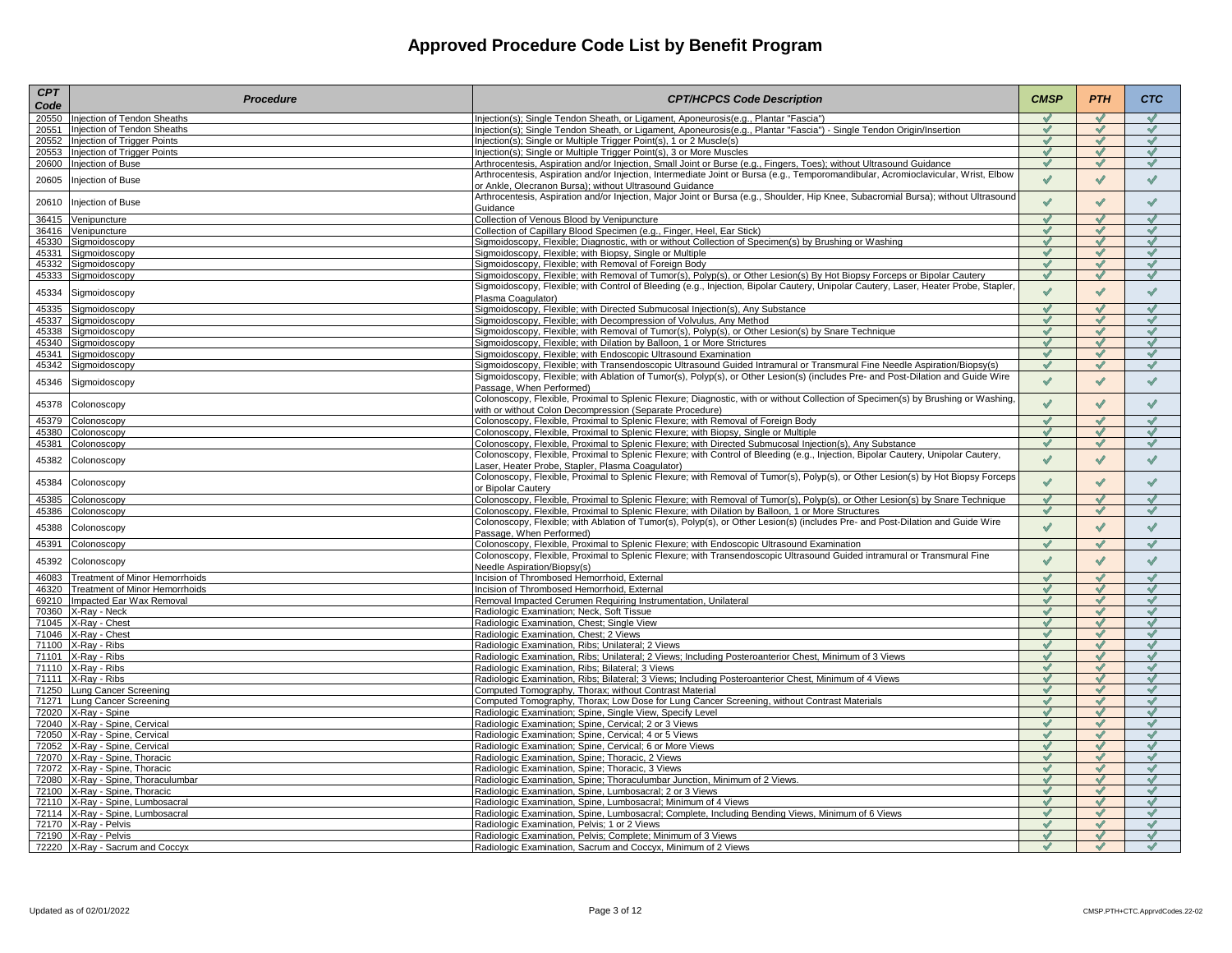| <b>CPT</b><br>Code | <b>Procedure</b>                                                                               | <b>CPT/HCPCS Code Description</b>                                                                                                                                                         | <b>CMSP</b>              | <b>PTH</b>                               | <b>CTC</b>                   |
|--------------------|------------------------------------------------------------------------------------------------|-------------------------------------------------------------------------------------------------------------------------------------------------------------------------------------------|--------------------------|------------------------------------------|------------------------------|
| 73000              | X-Ray - Clavicle                                                                               | Radiologic Examination, Clavicle, Complete                                                                                                                                                | J                        | $\checkmark$                             |                              |
| 73010              | X-Ray - Scapula                                                                                | Radiologic Examination, Scapula, Complete                                                                                                                                                 | ✔                        | $\checkmark$                             | $\checkmark$                 |
| 73020              | X-Ray - Shoulder                                                                               | Radiologic Examination, Shoulder, 1 View                                                                                                                                                  | ✔                        | $\checkmark$                             | $\checkmark$                 |
| 73030              | X-Ray - Shoulder                                                                               | Radiologic Examination, Shoulder, Complete, 2 Views                                                                                                                                       | ✔<br>$\checkmark$        | $\checkmark$<br>$\overline{\mathscr{L}}$ | ✔<br>$\checkmark$            |
| 73060              | X-Ray - Humerus                                                                                | Radiologic Examination, Humerus, Minimum of 2 Views                                                                                                                                       | ✔                        | $\checkmark$                             | $\checkmark$                 |
| 73070<br>73080     | X-Ray - Elbow<br>X-Ray - Elbow                                                                 | Radiologic Examination, Elbow, 2 Views<br>Radiologic Examination, Elbow, Complete, Minimum of 3 Views                                                                                     | M                        | $\checkmark$                             | ✔                            |
| 73090              | X-Ray - Forearm                                                                                | Radiologic Examination, Forearm, 2 Views                                                                                                                                                  | $\checkmark$             | ✔                                        | $\checkmark$                 |
|                    | 73100 X-Ray - Wrist                                                                            | Radiologic Examination, Wrist; 2 Views                                                                                                                                                    | ✔                        | $\checkmark$                             | $\checkmark$                 |
| 73110              | X-Ray - Wrist                                                                                  | Radiologic Examination, Wrist; Complete; Minimum of 3 Views                                                                                                                               | $\checkmark$             | $\checkmark$                             | $\checkmark$                 |
| 73120              | X-Ray - Hand                                                                                   | Radiologic Examination, Hand; 2 Views                                                                                                                                                     | ✔                        | $\checkmark$                             | $\checkmark$                 |
|                    | 73130 X-Ray - Hand                                                                             | Radiologic Examination, Hand; Minimum of 3 Views                                                                                                                                          | $\checkmark$             | $\checkmark$                             | $\checkmark$                 |
|                    | 73140 X-Ray - Fingers                                                                          | Radiologic Examination, Fingers; Minimum of 2 Views                                                                                                                                       | ✔                        | $\checkmark$                             | $\checkmark$                 |
| 73501              | X-Ray - Hip                                                                                    | Radiologic Examination, Hip, Unilateral, with Pelvis When Performed, 1 View                                                                                                               | ✔                        | $\mathcal{I}$                            | ✔                            |
| 73502              | X-Ray - Hip                                                                                    | Radiologic Examination, Hip, Unilateral, with Pelvis When Performed, 2-3 Views                                                                                                            | J                        | $\checkmark$                             | $\checkmark$                 |
|                    | 73503 X-Ray - Hip                                                                              | Radiologic Examination, Hip, Unilateral, with Pelvis When Performed, Minimum of 4 Views                                                                                                   | √                        | ✔                                        | ✔                            |
|                    | 73521 X-Ray - Hip                                                                              | Radiologic Examination, Hip, Bilateral, with Pelvis When Performed, 2 Views                                                                                                               | ✔                        | $\overline{\mathcal{A}}$                 | $\checkmark$                 |
|                    | 73522 X-Ray - Hip                                                                              | Radiologic Examination, Hip, Bilateral, with Pelvis When Performed, 3-4 Views                                                                                                             | ✔<br>✔                   | $\checkmark$<br>✔                        | $\checkmark$<br>$\checkmark$ |
| 73523<br>73551     | X-Ray - Hip                                                                                    | Radiologic Examination, Hip, Bilateral, with Pelvis When Performed, Minimum of 5 Views                                                                                                    | $\checkmark$             | $\checkmark$                             | $\checkmark$                 |
| 73552              | X-Ray - Femur<br>X-Ray - Femur                                                                 | Radiologic Examination, Femur, 1 View<br>Radiologic Examination, Femur, Minimum of 2 Views                                                                                                | ✔                        | $\checkmark$                             | $\checkmark$                 |
| 73560              | X-Rav - Knee                                                                                   | Radiologic Examination, Knee, 1 or 2 Views                                                                                                                                                | ✔                        | ✔                                        | $\checkmark$                 |
| 73562              | X-Ray - Knee                                                                                   | Radiologic Examination, Knee, 3 Views                                                                                                                                                     | ✔                        | $\mathcal{I}$                            | ✔                            |
| 73564              | X-Ray - Knee                                                                                   | Radiologic Examination, Knee, 4 or More Views                                                                                                                                             | J                        | $\checkmark$                             | $\checkmark$                 |
|                    | 73565 X-Ray - Knee                                                                             | Radiologic Examination, Both Knees, Anteroposterior                                                                                                                                       | J                        | $\checkmark$                             | $\checkmark$                 |
|                    | 73590 X-Ray - Tibia and Fibula                                                                 | Radiologic Examination, Tibia and Fibula, 2 Views                                                                                                                                         | ✔                        | ✔                                        | $\checkmark$                 |
|                    | 73600 X-Ray - Ankle                                                                            | Radiologic Examination, Ankle, 2 Views                                                                                                                                                    | ✔                        | $\checkmark$                             | $\checkmark$                 |
| 73610              | X-Ray - Ankle                                                                                  | Radiologic Examination, Complete Ankle, Minimum of 3 Views                                                                                                                                | ✔                        | $\checkmark$                             | $\checkmark$                 |
| 73620              | X-Ray - Foot                                                                                   | Radiologic Examination, Foot, 2 Views                                                                                                                                                     | ✔                        | $\checkmark$                             | ✔                            |
| 73630              | X-Ray - Foot                                                                                   | Radiologic Examination, Complete Foot, Minimum of 3 Views                                                                                                                                 | M                        | ✔                                        | $\checkmark$                 |
| 73650              | X-Ray - Calcaneus                                                                              | Radiologic Examination, Calcaneus, Minimum of 2 Views                                                                                                                                     | ✔                        | ✔                                        | $\checkmark$                 |
| 73660              | X-Ray - Toe(s)                                                                                 | Radiologic Examination, Toe(s) Minimum of 2 Views                                                                                                                                         | ✔                        | $\mathcal{I}$                            | $\checkmark$                 |
| 74018              | X-Ray - Abdomen                                                                                | Radiologic Examination, Abdomen; Single View                                                                                                                                              | $\overline{\mathscr{A}}$ | $\checkmark$                             | ✔                            |
|                    | 74019 X-Ray - Abdomen                                                                          | Radiologic Examination, Abdomen; 2 Views                                                                                                                                                  | ✔                        | $\checkmark$                             | ✔                            |
|                    | 74021 X-Ray - Abdomen                                                                          | Radiologic Examination, Abdomen; 3 or More Views                                                                                                                                          | ✔                        | $\checkmark$                             | $\checkmark$                 |
| 74022              | X-Ray - Abdomen                                                                                | Radiologic Examination, Abdomen; Complete Acute Abdomen Series, Including Supine, Erect, and/or Decubitus Views, Single<br>View Chest                                                     | $\checkmark$             | $\checkmark$                             | $\checkmark$                 |
| 74263              | <b>Colorectal Cancer</b>                                                                       | Computed Tomographic (CT) Colonography, Screening, Including Image Postprocessing                                                                                                         | $\checkmark$             | $\checkmark$                             | ✔                            |
| 76536              | Ultrasound, Head and Neck                                                                      | Ultrasound, Soft Tissues of Head and Neck (e.g., Thyroid, Parathyroid, Parotid), Real Time with Image Documentation                                                                       | ✔                        | ✔                                        | ✔                            |
|                    | 76604 Ultrasound, Chest                                                                        | Ultrasound, Chest (Includes Mediastinum), Real Time with Image Documentation                                                                                                              | ✔                        | $\checkmark$                             | $\checkmark$                 |
|                    | 76642 Ultrasound, Chest                                                                        | Limited, Only Once Per Breast, Per Session                                                                                                                                                | $\checkmark$             | $\checkmark$                             | $\checkmark$                 |
| 76700              | Ultrasound, Abdomen and Retroperitoneum                                                        | Ultrasound, Abdominal, Real Time with Image Documentation; Complete                                                                                                                       | ✔<br>√                   | $\checkmark$<br>$\checkmark$             | $\checkmark$<br>✔            |
| 76705              | Ultrasound, Abdomen and Retroperitoneum                                                        | Limited (e.g., Single organ, Quadrant, Follow-Up)                                                                                                                                         | ✔                        | $\checkmark$                             | $\checkmark$                 |
|                    | 76770 Ultrasound, Abdomen and Retroperitoneum<br>76775 Ultrasound, Abdomen and Retroperitoneum | Ultrasound, Retroperitoneal (e.g., Renal, Aorta, Nodes), Real Time with Image Documentation; Complete<br>Limited                                                                          | ✔                        | $\checkmark$                             | $\checkmark$                 |
| 76800              | Ultrasound, Spinal Canal                                                                       | Ultrasound, Spinal Canal and Contents                                                                                                                                                     | ✔                        | $\checkmark$                             | ✔                            |
| 76830              | Ultrasound, Non-Obstetrical                                                                    | Ultrasound, Transvaginal                                                                                                                                                                  | ✔                        | $\checkmark$                             | $\checkmark$                 |
| 76831              | Ultrasound, Non-Obstetrical                                                                    | Saline Infusion Sonohysterography(SIS), Including Color Flow Doppler, When Performed                                                                                                      | ✔                        | $\checkmark$                             | ✔                            |
| 76856              | Ultrasound, Non-Obstetrical                                                                    | Ultrasound, Pelvic (Non-Obstetric), Real Time with Image Documentation; Complete                                                                                                          | ✔                        | $\checkmark$                             | $\checkmark$                 |
| 76857              | Ultrasound, Non-Obstetrical                                                                    | Limited or Follow Up (e.g., for Follicles)                                                                                                                                                | ✔                        | $\checkmark$                             | $\checkmark$                 |
| 76870              | Ultrasound, Genitalia                                                                          | Ultrasound, Scrotum and Contents                                                                                                                                                          | ✔                        | $\checkmark$                             | $\checkmark$                 |
| 76872              | Ultrasound, Genitalia                                                                          | Ultrasound. Transrectal                                                                                                                                                                   | √                        | $\checkmark$                             | ✔                            |
|                    | 76873 Ultrasound, Genitalia                                                                    | Prostate Volume Study for Brachytherapy Treatment Planning (Separate Procedure)                                                                                                           | ✔                        | ✔                                        | $\checkmark$                 |
| 76881              | Ultrasound, Extremities; Complete                                                              | Ultrasound, Extremity, Nonvascular, Real-Time with Image Documentation; Complete                                                                                                          | ✔                        | $\overline{\mathscr{A}}$                 | $\checkmark$                 |
| 76882              | Ultrasound, Extremities; Limited                                                               | Ultrasound, Extremity, Nonvascular, Real-Time with Image Documentation; Limited, Anatomic Specific                                                                                        | ✔                        | $\checkmark$                             | ✔                            |
| 77078              | <b>DXA Scan Osteoporosis</b>                                                                   | Computed Tomography, Bone Mineral Density Study, 1 or More Sites; Axial Skeleton (e.g., Hips, Pelvis, Spine)                                                                              | ✔                        | $\checkmark$                             | $\checkmark$                 |
| 77080              | DXA Scan Osteoporosis                                                                          | Dual-Energy X-Ray Absorptiometry (DXA), Bone Density Study, 1 or More Sites; Axial Skeleton (e.g., Hips, Pelvis, Spine)                                                                   | ✔                        | $\checkmark$                             | ✔                            |
| 77081              | DXA Scan Osteoporosis                                                                          | Dual-Energy X-Ray Absorptiometry (DXA), Bone Density Study, 1 or More Sites; Appendicular Skeleton (Peripheral) (e.g., Radius,<br>Wrist, Heel)                                            | $\checkmark$             | ✔                                        | $\checkmark$                 |
| 77085              | DXA Scan Osteoporosis                                                                          | Dual-Energy X-Ray Absorptiometry (DXA), Bone Density Study, 1 or More Sites; Axial Skeleton (e.g., Hips, Pelvis, Spine),<br>Including Vertebral Fracture Assessment                       | $\checkmark$             | $\checkmark$                             | $\checkmark$                 |
| 77086              | DXA Scan Osteoporosis                                                                          | Vertebral Fracture Assessment Via Dual-Energy X-Ray Absorptiometry (DXA)                                                                                                                  | ✔                        | ✔                                        | $\checkmark$                 |
| 80048              | Metabolic Panel Total CA                                                                       | Basic Metabolic Panel: Calcium, Total (82310) Carbon Dioxide (Bicarbonate) (82374) Chloride (82435) Creatinine (82565)                                                                    | $\checkmark$             | ✔                                        | $\checkmark$                 |
|                    | 80051 Electrolyte Panel                                                                        | Glucose (82947) Potassium (84132) Sodium (84295) Urea Nitrogen (Bun) (84520)<br>Electrolyte Panel: Carbon Dioxide (Bicarbonate) (82374) Chloride (82435) Potassium (84132) Sodium (84295) | $\checkmark$             | $\checkmark$                             |                              |
|                    |                                                                                                |                                                                                                                                                                                           |                          |                                          |                              |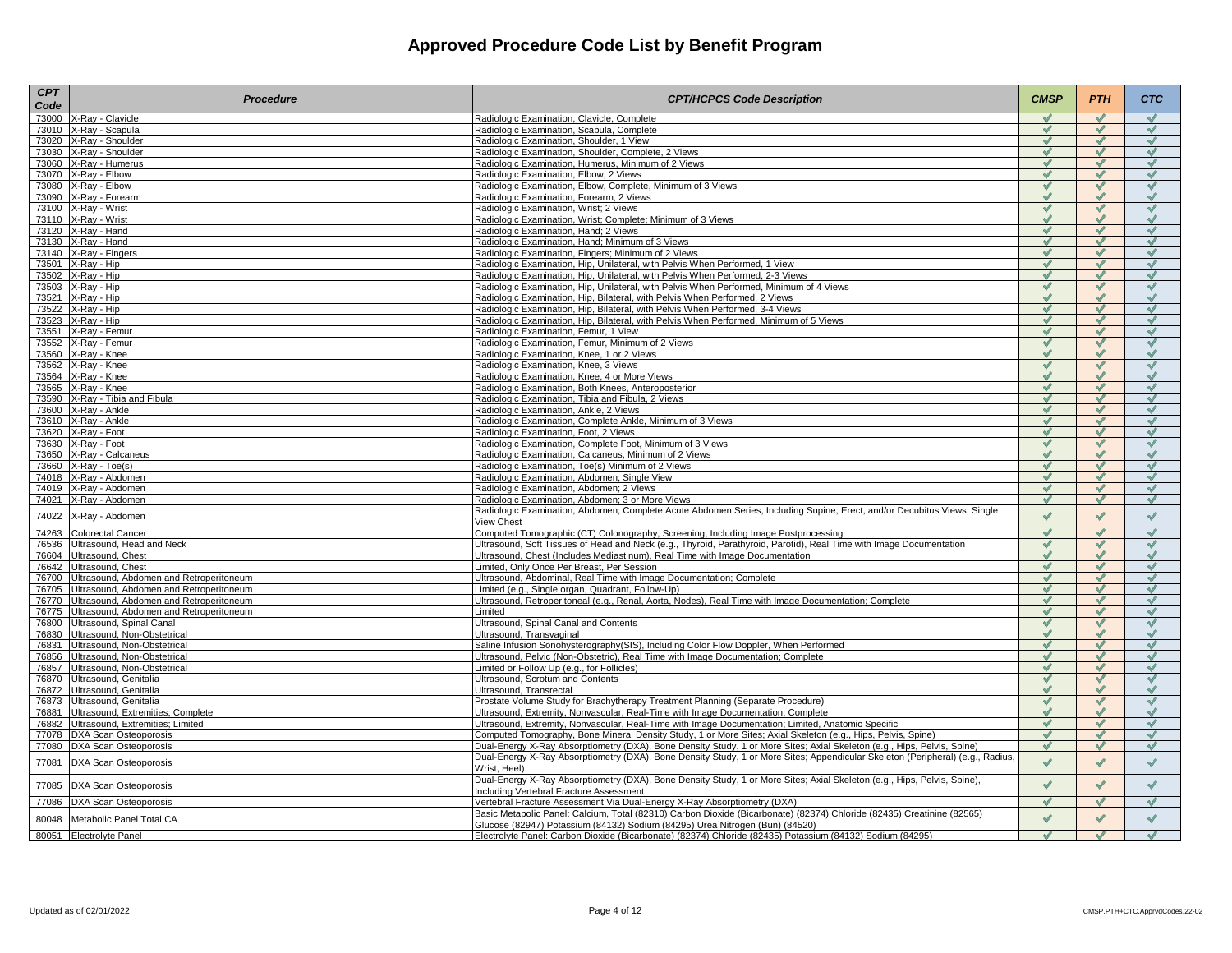| <b>CPT</b><br>Code | <b>Procedure</b>                                    | <b>CPT/HCPCS Code Description</b>                                                                                                                                                                                                                                                                                                                                                                                    | <b>CMSP</b>                   | <b>PTH</b>                               | <b>CTC</b>                   |
|--------------------|-----------------------------------------------------|----------------------------------------------------------------------------------------------------------------------------------------------------------------------------------------------------------------------------------------------------------------------------------------------------------------------------------------------------------------------------------------------------------------------|-------------------------------|------------------------------------------|------------------------------|
| 80053              | Comprehensive Metabolic Panel                       | Comprehensive Metabolic Panel: Albumin (82040) Bilirubin, Total (82247) Calcium, Total (82310) Carbon Dioxide (Bicarbonate)<br>(82374) Chloride (82435) Creatinine (82565) Glucose (82947) Phosphatase, Alkaline (84075) Potassium (84132) Protein, Total<br>(84155) Sodium (84295) Transferase, Alanine Amino (ALT) (SGPT) (84460) Transferase, Aspartate Amino (AST) (SGOT) (84450)<br>Urea Nitrogen (Bun) (84520) | ✔                             | $\checkmark$                             | $\checkmark$                 |
| 80061              | Lipid Disorders in Adults                           | Lipid panel                                                                                                                                                                                                                                                                                                                                                                                                          | $\checkmark$                  | $\checkmark$                             | ✔                            |
| 80069              | Renal Function Panel                                | Renal Function Panel: Albumin (82040) Calcium, Total (82310) Carbon dioxide (bicarbonate) (82374) Chloride (82435) Creatinine<br>(82565) Glucose (82947) Phosphorus Inorganic (phosphate) (84100) Potassium (84132) Sodium (84295) Urea Nitrogen (BUN)<br>(84520)                                                                                                                                                    | $\checkmark$                  | ✔                                        | $\checkmark$                 |
| 80074              | <b>Acute Hepatitis Panel</b>                        | Acute Hepatitis Panel: Hepatitis A Antibody (HAAb), IgM Antibody (86709) Hepatitis B Core Antibody (HBcAb), IgM Antibody<br>(86705) Hepatitis B Surface Antigen (HBsAg) (87340) Hepatitis C Antibody (86803)                                                                                                                                                                                                         | $\checkmark$                  | ✔                                        | $\checkmark$                 |
| 80076              | <b>Hepatic Function Panel</b>                       | Hepatic Function Panel: Albumin (82040) Bilirubin, Total (82247) Bilirubin, Direct (82248) Phosphatase, Alkaline (84075) Protein,<br>Total (84155) Transferase, Alanine Amino (Alt) (Sgpt) (84460) Transferase, Aspartate Amino (Ast) (Sgot) (84450)                                                                                                                                                                 | $\checkmark$                  | ৶                                        | $\checkmark$                 |
| 81000              | Urinalysis Non-Auto w/ Scope                        | Urinalysis, by Dip Stick or Tablet Reagent for Bilirubin, Glucose, Hemoglobin, Ketones, Leukocytes, Nitrite, Ph, Protein, Specific<br>Gravity, Urobilinogen, Any Number of These Constituents; Non-Automated, with Microscopy                                                                                                                                                                                        | $\checkmark$                  | $\checkmark$                             | $\checkmark$                 |
| 81001              | Urinalysis Auto w/ Scope                            | Urinalysis, by Dip Stick or Tablet Reagent for Bilirubin, Glucose, Hemoglobin, Ketones, Leukocytes, Nitrite, Ph, Protein, Specific<br>Gravity, Urobilinogen, Any Number of These Constituents; Automated, with Microscopy                                                                                                                                                                                            | J                             | $\overline{\mathscr{L}}$                 | $\mathcal{I}$                |
| 81002              | Urinalysis Non-Auto w/o Scope                       | Urinalysis, by Dip Stick or Tablet Reagent for Bilirubin, Glucose, Hemoglobin, Ketones, Leukocytes, Nitrite, Ph, Protein, Specific<br>Gravity, Urobilinogen, Any Number of These Constituents; Non-Automated, without Microscopy                                                                                                                                                                                     | $\checkmark$                  | ✔                                        | $\checkmark$                 |
| 81003              | Urinalysis Auto w/o Scope                           | Urinalysis, by Dip Stick or Tablet Reagent for Bilirubin, Glucose, Hemoglobin, Ketones, Leukocytes, Nitrite, Ph, Protein, Specific<br>Gravity, Urobilinogen, Any Number of These Constituents; Automated, without Microscopy                                                                                                                                                                                         | $\checkmark$                  |                                          | $\checkmark$                 |
| 81005              | Urinalysis; Qual or Semi-Quan                       | Urinalysis; Qualitative or Semiquantitative, Except Immunoassays                                                                                                                                                                                                                                                                                                                                                     | J                             | ہ                                        | $\checkmark$                 |
| 81015              | Microscopic Exam of Urine                           | Urinalysis; Microscopic Only                                                                                                                                                                                                                                                                                                                                                                                         | ✔                             | $\mathbf{v}$<br>$\mathscr{L}$            | $\checkmark$                 |
| 81025              | Urine Pregnancy Test                                | Urine Pregnancy Test, by Visual Color Comparison Methods                                                                                                                                                                                                                                                                                                                                                             | $\checkmark$<br>J             | ✔                                        | $\checkmark$<br>✔            |
| 82040<br>82043     | Assay of Serum Albumin<br>Assay of Serum Albumin    | Albumin; Serum, Plasma or Whole Blood<br>Albumin; Urine (e.g., Microalbumin), Quantitative                                                                                                                                                                                                                                                                                                                           | $\checkmark$                  | $\mathcal{I}$                            | $\checkmark$                 |
| 82150              | Assay of Serum Amylase                              | Amvlase                                                                                                                                                                                                                                                                                                                                                                                                              | $\checkmark$                  | $\checkmark$                             | $\checkmark$                 |
| 82247              | <b>Bilirubin Total</b>                              | Bilirubin; Total                                                                                                                                                                                                                                                                                                                                                                                                     | $\checkmark$                  | $\checkmark$                             | $\checkmark$                 |
| 82248              | <b>Bilirubin Direct</b>                             | Bilirubin; Direct                                                                                                                                                                                                                                                                                                                                                                                                    | $\checkmark$                  | ہ                                        | $\checkmark$                 |
| 82270              | Occult Blood - Colorectal Cancer Screening          | Blood, Occult, by Peroxidase Activity (e.g., Guaiac), Qualitative; Feces, Consecutive Collected Specimens with Single<br>Determination, for Colorectal Neoplasm Screening                                                                                                                                                                                                                                            | ✔                             | ✔                                        | $\checkmark$                 |
| 82274              | Fecal Hemoglobin - Colorectal Cancer Screening      | Blood, Occult, by Fecal Hemoglobin Determination by Immunoassay, Qualitative, Feces, 1-3 Simultaneous Determinations                                                                                                                                                                                                                                                                                                 | $\checkmark$                  | $\checkmark$                             | $\checkmark$                 |
|                    | 82306 Vitamin D 25 Hydroxy                          | Vitamin D; 25 Hydroxy, Includes Fraction(s), if Performed                                                                                                                                                                                                                                                                                                                                                            | ہ                             |                                          | ✔                            |
|                    | 82310 Assay of Calcium                              | Calcium; Total                                                                                                                                                                                                                                                                                                                                                                                                       | ✔                             | $\checkmark$                             | $\checkmark$                 |
|                    | 82330 Assay of Calcium                              | Calcium: Ionized                                                                                                                                                                                                                                                                                                                                                                                                     | ✔                             | $\checkmark$                             | $\checkmark$                 |
| 82465              | Lipid Disorders in Adults                           | Cholesterol, Serum or Whole Blood, Total                                                                                                                                                                                                                                                                                                                                                                             | $\mathscr{L}$<br>$\checkmark$ | $\checkmark$<br>$\overline{\mathscr{L}}$ | $\checkmark$                 |
| 82570              | Creatinine                                          | Creatinine: Other Source                                                                                                                                                                                                                                                                                                                                                                                             | ୰                             | ✔                                        | $\checkmark$<br>✔            |
| 82607              | RIA Assay for Vitamin B-12                          | Cyanocobalamin (Vitamin B-12)                                                                                                                                                                                                                                                                                                                                                                                        | $\checkmark$                  | $\checkmark$                             | $\checkmark$                 |
| 82608              | B-12 Binding Capacity<br>82652 Vit D 1 25-Dihydroxy | Cyanocobalamin (Vitamin B-12); Unsaturated Binding Capacity<br>Vitamin D; 1, 25 Dihydroxy, Includes Fraction(s), if Performed                                                                                                                                                                                                                                                                                        | ✔                             | ✔                                        | $\checkmark$                 |
| 82728              | Assay of Ferritin                                   | Ferritin                                                                                                                                                                                                                                                                                                                                                                                                             | J                             | $\checkmark$                             | ✔                            |
| 82746              | Assay of Folic Acid Serum                           | Folic Acid; Serum                                                                                                                                                                                                                                                                                                                                                                                                    | $\checkmark$                  | $\checkmark$                             | $\checkmark$                 |
|                    | 82947 Type 2 Diabetes Mellitus                      | Glucose; Quantitative, Blood (Except Reagent Strip)                                                                                                                                                                                                                                                                                                                                                                  | J                             | $\checkmark$                             | ✔                            |
|                    | 82948 Type 2 Diabetes Mellitus                      | Glucose; Blood, Reagent Strip                                                                                                                                                                                                                                                                                                                                                                                        |                               | $\overline{\mathcal{A}}$                 | ✔                            |
|                    | 82950 Glucose Test                                  | Glucose; Post Glucose Dose (Includes Glucose)                                                                                                                                                                                                                                                                                                                                                                        | ✔                             | $\checkmark$                             | $\checkmark$                 |
| 82951              | Glucose Tolerance Test (GTT)                        | Glucose; Tolerance Test (GTT), 3 Specimens (Includes Glucose)                                                                                                                                                                                                                                                                                                                                                        | $\checkmark$                  | $\checkmark$                             | $\checkmark$                 |
| 82962              | Glucose Blood Test                                  | Glucose, Blood by Glucose Monitoring Device(s) Cleared by the FDA Specifically for Home Use                                                                                                                                                                                                                                                                                                                          | $\checkmark$                  | $\checkmark$                             | $\checkmark$                 |
| 83013              | H Pylori (C-13) Breath                              | Helicobacter Pylori; Breath Test Analysis for Urease Activity, Non-Radioactive Isotope (e.g., C-13)                                                                                                                                                                                                                                                                                                                  | $\checkmark$                  | $\checkmark$                             | ✔                            |
| 83036              | Hemoglobin; Glycosylated (A1C)                      | High Performance Liquid Chromatography and Ion Exchange Chromatography.                                                                                                                                                                                                                                                                                                                                              | $\checkmark$                  | ✔                                        | ✔                            |
|                    | 83540 Assay of Iron                                 | Iron                                                                                                                                                                                                                                                                                                                                                                                                                 | $\checkmark$                  | $\checkmark$                             | $\checkmark$                 |
| 83550              | Serum Iron Binding Test                             | Iron Binding Capacity                                                                                                                                                                                                                                                                                                                                                                                                | ✔                             | $\checkmark$                             | $\checkmark$                 |
| 83655              | Assay of Lead                                       | Lead                                                                                                                                                                                                                                                                                                                                                                                                                 | J                             | $\overline{\mathscr{A}}$                 | $\checkmark$                 |
|                    | 83690 Assay of Lipase                               | Lipase                                                                                                                                                                                                                                                                                                                                                                                                               | ✔                             | $\checkmark$                             | $\checkmark$                 |
|                    | 83718 Lipid Disorders in Adults                     | Lipoprotein, Direct Measurement; High Density Cholesterol (HDL Cholesterol)                                                                                                                                                                                                                                                                                                                                          | ✔                             | $\checkmark$                             | ✔                            |
|                    | 83719 Lipid Disorders in Adults                     | Lipoprotein, Direct Measurement; VLDL Cholesterol                                                                                                                                                                                                                                                                                                                                                                    | J                             | ✔                                        | $\checkmark$                 |
|                    | 83721 Lipid Disorders in Adults                     | Lipoprotein, Direct Measurement; LDL Cholesterol                                                                                                                                                                                                                                                                                                                                                                     | ✔                             | $\checkmark$<br>$\checkmark$             | $\checkmark$<br>$\checkmark$ |
| 83735              | Assay of Magnesium<br>83835 Assay of Metanephrines  | Magnesium                                                                                                                                                                                                                                                                                                                                                                                                            | ✔                             | $\checkmark$                             | $\checkmark$                 |
|                    | 83880 Assay of Natriuretic Peptide                  | Metanephrines<br>Natriuretic Peptide                                                                                                                                                                                                                                                                                                                                                                                 | $\checkmark$                  | $\checkmark$                             | $\checkmark$                 |
|                    | 83930 Assay of Blood Osmolality                     | Osmolality; Blood                                                                                                                                                                                                                                                                                                                                                                                                    | J                             | $\checkmark$                             | $\checkmark$                 |
|                    | 83935 Assay of Urine Osmolality                     | Osmolality; Urine                                                                                                                                                                                                                                                                                                                                                                                                    | ✔                             | $\checkmark$                             | $\checkmark$                 |
|                    | 83970 RIA Assay of Parathormone                     | Parathormone (Parathyroid Hormone)                                                                                                                                                                                                                                                                                                                                                                                   | ✔                             | $\checkmark$                             | $\checkmark$                 |
| 83986              | Assay Ph Body Fluid, Not Otherwise Specified        | Ph; Body Fluid, Not Otherwise Specified                                                                                                                                                                                                                                                                                                                                                                              | ✔                             | $\checkmark$                             | $\checkmark$                 |
| 84075              | Assay Alkaline Phosphatase                          | Phosphatase, Alkaline                                                                                                                                                                                                                                                                                                                                                                                                | ✔                             | $\checkmark$                             | $\checkmark$                 |
|                    | 84100 Assay of Phosphorus                           | Phosphorus inorganic (Phosphate)                                                                                                                                                                                                                                                                                                                                                                                     | J                             | $\checkmark$                             | $\checkmark$                 |
|                    | 84132 Assay of Serum Potassium                      | Potassium; Serum, Plasma or Whole Blood                                                                                                                                                                                                                                                                                                                                                                              |                               | $\checkmark$                             | $\checkmark$                 |
|                    | 84134 Assay of Prealbumin                           | Prealbumin                                                                                                                                                                                                                                                                                                                                                                                                           | ✔                             | $\checkmark$                             | $\checkmark$                 |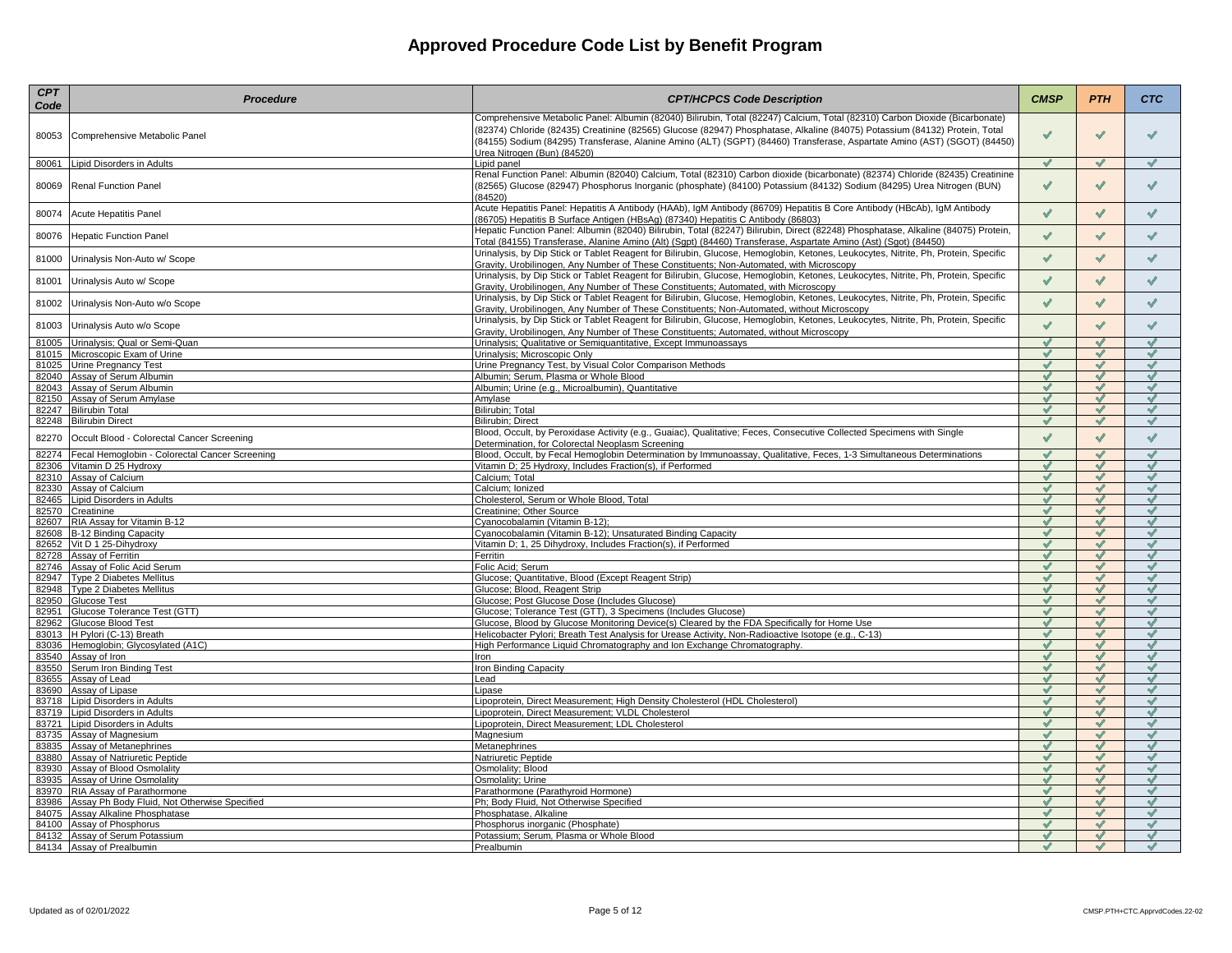| <b>CPT</b><br>Code | <b>Procedure</b>                                                                                                                                                                                                              | <b>CPT/HCPCS Code Description</b>                                                                                                                                                                                                                                                                                                                                                                                                                                                                                                                                                                                                                                                                                              | <b>CMSP</b>                  | <b>PTH</b>                   | <b>CTC</b>                   |
|--------------------|-------------------------------------------------------------------------------------------------------------------------------------------------------------------------------------------------------------------------------|--------------------------------------------------------------------------------------------------------------------------------------------------------------------------------------------------------------------------------------------------------------------------------------------------------------------------------------------------------------------------------------------------------------------------------------------------------------------------------------------------------------------------------------------------------------------------------------------------------------------------------------------------------------------------------------------------------------------------------|------------------------------|------------------------------|------------------------------|
| 84152              | Assay of Psa Complexed                                                                                                                                                                                                        | Prostate Specific Antigen (PSA); Complexed (Direct Measurement)                                                                                                                                                                                                                                                                                                                                                                                                                                                                                                                                                                                                                                                                | $\checkmark$                 | $\mathscr{A}$                | $\mathscr{M}$                |
| 84153              | Assay of Psa Total                                                                                                                                                                                                            | Prostate Specific Antigen (PSA); Total                                                                                                                                                                                                                                                                                                                                                                                                                                                                                                                                                                                                                                                                                         | $\checkmark$                 | $\checkmark$                 | $\checkmark$                 |
| 84154              | Assay of Psa Free                                                                                                                                                                                                             | Prostate Specific Antigen (PSA); Free                                                                                                                                                                                                                                                                                                                                                                                                                                                                                                                                                                                                                                                                                          | ✔                            | $\overline{\mathcal{A}}$     | ✔                            |
| 84155              | Assay of Protein Serum                                                                                                                                                                                                        | Protein, Total, Except by Refractometry; Serum, Plasma or Whole Blood                                                                                                                                                                                                                                                                                                                                                                                                                                                                                                                                                                                                                                                          | ✔                            | $\checkmark$                 | ✔                            |
| 84156<br>84207     | Assay of Protein Urine<br>Assay of Vitamin B-6                                                                                                                                                                                | Protein, Total, Except by Refractometry; Urine<br>Pyridoxal Phosphate (Vitamin B-6)                                                                                                                                                                                                                                                                                                                                                                                                                                                                                                                                                                                                                                            | $\checkmark$<br>৶            | $\checkmark$<br>$\checkmark$ | $\checkmark$<br>$\checkmark$ |
| 84295              | Assay of Serum Sodium                                                                                                                                                                                                         | Sodium; Serum, Plasma or Whole Blood                                                                                                                                                                                                                                                                                                                                                                                                                                                                                                                                                                                                                                                                                           | $\checkmark$                 | $\checkmark$                 | $\checkmark$                 |
| 84403              | Assay of Total Testosterone                                                                                                                                                                                                   | Testosterone: Total                                                                                                                                                                                                                                                                                                                                                                                                                                                                                                                                                                                                                                                                                                            | $\checkmark$                 | $\checkmark$                 | $\checkmark$                 |
| 84425              | Assay of Vitamin B-1                                                                                                                                                                                                          | Thiamine (Vitamin B-1)                                                                                                                                                                                                                                                                                                                                                                                                                                                                                                                                                                                                                                                                                                         | ✔                            | ✔                            | $\checkmark$                 |
| 84432              | Assay of Thyroglobulin                                                                                                                                                                                                        | Thyroglobulin                                                                                                                                                                                                                                                                                                                                                                                                                                                                                                                                                                                                                                                                                                                  | $\checkmark$                 | $\checkmark$                 | $\checkmark$                 |
| 84436              | Assay of Total Thyroxine                                                                                                                                                                                                      | Thyroxine; Total                                                                                                                                                                                                                                                                                                                                                                                                                                                                                                                                                                                                                                                                                                               | ✔                            | $\checkmark$                 | $\checkmark$                 |
| 84439              | Assay of Free Thyroxine                                                                                                                                                                                                       | Thyroxine; Free                                                                                                                                                                                                                                                                                                                                                                                                                                                                                                                                                                                                                                                                                                                | $\checkmark$                 | $\checkmark$                 | $\checkmark$                 |
| 84443              | Assay Thyroid Stim Hormone                                                                                                                                                                                                    | Thyroid Stimulating Hormone (TSH)                                                                                                                                                                                                                                                                                                                                                                                                                                                                                                                                                                                                                                                                                              | ✔                            | ✔                            | $\checkmark$                 |
| 84446              | Assay of Vitamin E                                                                                                                                                                                                            | Tocopherol Alpha (Vitamin E)                                                                                                                                                                                                                                                                                                                                                                                                                                                                                                                                                                                                                                                                                                   | ✔                            | $\checkmark$                 | ✔                            |
| 84478              | Lipid Disorders in Adults                                                                                                                                                                                                     | Triglycerides                                                                                                                                                                                                                                                                                                                                                                                                                                                                                                                                                                                                                                                                                                                  | $\checkmark$                 | $\checkmark$                 | $\checkmark$                 |
| 84479              | Assay of Thyroid (T3 Or T4)                                                                                                                                                                                                   | Thyroid Hormone (T3 or T4) Uptake or Thyroid Hormone Binding Ratio (THBR)                                                                                                                                                                                                                                                                                                                                                                                                                                                                                                                                                                                                                                                      | ✔                            | $\checkmark$                 | $\checkmark$                 |
| 84484              | Assay of Troponin Quant                                                                                                                                                                                                       | Troponin, Quantitative                                                                                                                                                                                                                                                                                                                                                                                                                                                                                                                                                                                                                                                                                                         | ✔                            | $\checkmark$                 | $\checkmark$                 |
| 84520              | Assav of Urea Nitrogen                                                                                                                                                                                                        | Urea Nitrogen: Quantitative                                                                                                                                                                                                                                                                                                                                                                                                                                                                                                                                                                                                                                                                                                    | ✔<br>✔                       | $\checkmark$<br>$\checkmark$ | ✔<br>✔                       |
| 84590<br>84630     | Assay of Vitamin A<br>Assay of Zinc                                                                                                                                                                                           | Vitamin A<br>Zinc                                                                                                                                                                                                                                                                                                                                                                                                                                                                                                                                                                                                                                                                                                              | $\checkmark$                 | $\checkmark$                 | $\checkmark$                 |
| 85002              | <b>Bleeding Time Test</b>                                                                                                                                                                                                     | <b>Bleeding Time</b>                                                                                                                                                                                                                                                                                                                                                                                                                                                                                                                                                                                                                                                                                                           | $\checkmark$                 | ✔                            | ✔                            |
| 85007              | BL Smear w/ Diff WBC Count                                                                                                                                                                                                    | Blood Count: Blood Smear, Microscopic Examination with Manual Differential WBC Count                                                                                                                                                                                                                                                                                                                                                                                                                                                                                                                                                                                                                                           | $\checkmark$                 | $\checkmark$                 | ✔                            |
| 85014              | Hematocrit                                                                                                                                                                                                                    | Blood Count; Hematocrit (HCT)                                                                                                                                                                                                                                                                                                                                                                                                                                                                                                                                                                                                                                                                                                  | ✔                            | $\checkmark$                 | $\checkmark$                 |
| 85018              | Hemoglobin, Colorimetric                                                                                                                                                                                                      | Blood Count; Hemoglobin (HGB)                                                                                                                                                                                                                                                                                                                                                                                                                                                                                                                                                                                                                                                                                                  | $\checkmark$                 | ✔                            | ✔                            |
| 85025              | Complete CBC w/ Auto Diff WBC                                                                                                                                                                                                 | Blood Count; Complete (CBC), Automated (HGB, HCT, RBC, WBC and Platelet Count) and Automated Differential WBC Count                                                                                                                                                                                                                                                                                                                                                                                                                                                                                                                                                                                                            | $\checkmark$                 | $\checkmark$                 | $\checkmark$                 |
| 85027              | Complete CBC Automated                                                                                                                                                                                                        | Blood Count; Complete (CBC), Automated (HGB, HCT, RBC, WBC and Platelet Count)                                                                                                                                                                                                                                                                                                                                                                                                                                                                                                                                                                                                                                                 | ✔                            | $\checkmark$                 | ✔                            |
| 85041              | Red Blood Cell (RBC) Count                                                                                                                                                                                                    | Blood Count; Red Blood Cell (RBC), Automated                                                                                                                                                                                                                                                                                                                                                                                                                                                                                                                                                                                                                                                                                   | $\checkmark$                 | $\checkmark$                 | √                            |
| 85044              | Reticulocyte Count                                                                                                                                                                                                            | Blood Count; Reticulocyte, Manual                                                                                                                                                                                                                                                                                                                                                                                                                                                                                                                                                                                                                                                                                              | ✔                            | $\checkmark$                 | ✔                            |
| 85045              | Reticutocyte Count                                                                                                                                                                                                            | Blood Count; Reticulocyte, Automated                                                                                                                                                                                                                                                                                                                                                                                                                                                                                                                                                                                                                                                                                           | $\blacktriangledown$         | ✔                            | ✔                            |
| 85049              | <b>Automated Platelet Count</b>                                                                                                                                                                                               | Blood Count: Platelet, Automated                                                                                                                                                                                                                                                                                                                                                                                                                                                                                                                                                                                                                                                                                               | $\checkmark$                 | $\checkmark$                 | $\checkmark$                 |
| 85060              | <b>Blood Smear Interpretation</b>                                                                                                                                                                                             | Blood Smear, Peripheral, Interpretation by Physician with Written Report                                                                                                                                                                                                                                                                                                                                                                                                                                                                                                                                                                                                                                                       | $\checkmark$                 | $\checkmark$                 | $\checkmark$                 |
| 85610              | Prothrombin Time                                                                                                                                                                                                              | Prothrombin Time                                                                                                                                                                                                                                                                                                                                                                                                                                                                                                                                                                                                                                                                                                               | ✔<br>✔                       | $\checkmark$<br>$\checkmark$ | ✔<br>$\checkmark$            |
| 85651<br>85652     | RBC Sed Rate Nonautomated<br><b>RBC Sed Rate Automated</b>                                                                                                                                                                    | Sedimentation Rate, Erythrocyte; Non-Automated<br>Sedimentation Rate. Ervthrocyte: Automated                                                                                                                                                                                                                                                                                                                                                                                                                                                                                                                                                                                                                                   | ✔                            | ✔                            | $\checkmark$                 |
| 85730              | Thromboplastin Time Partial                                                                                                                                                                                                   | Thromboplastin Time, Partial (PTT); Plasma or Whole Blood                                                                                                                                                                                                                                                                                                                                                                                                                                                                                                                                                                                                                                                                      | ✔                            | ✔                            | $\checkmark$                 |
|                    | 86140 C-Reactive Protein                                                                                                                                                                                                      | C-Reactive Protein                                                                                                                                                                                                                                                                                                                                                                                                                                                                                                                                                                                                                                                                                                             | J                            | $\checkmark$                 | $\checkmark$                 |
| 86328              | mmunoassay for Infectious Agent Antibody(les), Qualitative or Semiguantitative, Single Step<br>Method (E.G., Reagent Strip); Severe Acute Respiratory Syndrome Coronavirus 2 (Sars-Cov-2)<br>(Coronavirus Disease [COVID-19]) | Immunoassay Antibody Testing for Severe Acute Respiratory Syndrome Coronavirus 2 Using a Single-Step Method Such as a<br>Reagent Strip. The Test May Be Requested as Single-Step Qualitative or Semi-Quantitative; Infectious Agent Specificity May Also<br>include Terminology Such as Sars-Cov-2, Coronavirus Disease, or COVID-19. In One Method, a Reagent Strip, Pre-Coated with<br>Appropriate IgM and IgG Antibodies, is Taken From Its Sealed Container Following Collection of Blood or Serum From the Patient.<br>The Sample is Placed in the Specimen Well and Diluent is Added. Once the Specimen and Reagents React with the Strip's Test<br>Area, the Specimen is Read and Results are Interpreted and Reported. | $\checkmark$                 | $\checkmark$                 | ✔                            |
| 86580              | <b>TB Intradermal Test</b>                                                                                                                                                                                                    | Skin Test; Tuberculosis, Intradermal                                                                                                                                                                                                                                                                                                                                                                                                                                                                                                                                                                                                                                                                                           | $\checkmark$                 | $\checkmark$                 |                              |
| 86592              | Syphilis - Sexually Transmitted Infections (STI) Screening                                                                                                                                                                    | Syphilis Test, Non-Treponemal Antibody; Qualitative (e.g., VDRL, RPR, ART)                                                                                                                                                                                                                                                                                                                                                                                                                                                                                                                                                                                                                                                     | $\checkmark$                 | $\mathcal{L}$                | $\checkmark$                 |
| 86593<br>86631     | Syphilis - Sexually Transmitted Infections (STI) Screening                                                                                                                                                                    | Syphilis Test, Quantitative (e.g., VDRL, RPR)                                                                                                                                                                                                                                                                                                                                                                                                                                                                                                                                                                                                                                                                                  | $\checkmark$<br>$\checkmark$ | $\checkmark$<br>$\checkmark$ | $\checkmark$<br>$\checkmark$ |
| 86632              | Chlamydia - Sexually Transmitted Infections (STI) Screening<br>Chlamydia - Sexually Transmitted Infections (STI) Screening                                                                                                    | Chlamydia Antibody<br>Chlamydia IqM                                                                                                                                                                                                                                                                                                                                                                                                                                                                                                                                                                                                                                                                                            | $\checkmark$                 |                              | $\checkmark$                 |
| 86644              | Antibody, CMV                                                                                                                                                                                                                 | Antibody; Cytomegalovirus (CMV)                                                                                                                                                                                                                                                                                                                                                                                                                                                                                                                                                                                                                                                                                                | $\checkmark$                 | $\checkmark$                 | $\checkmark$                 |
| 86645              | CMV Antibody IqM                                                                                                                                                                                                              | Antibody; Cytomegalovirus (CMV), IgM                                                                                                                                                                                                                                                                                                                                                                                                                                                                                                                                                                                                                                                                                           | $\checkmark$                 | ✔                            | $\checkmark$                 |
| 86677              | Helicobacter Pvlori                                                                                                                                                                                                           | Antibody; Helicobacter Pylori                                                                                                                                                                                                                                                                                                                                                                                                                                                                                                                                                                                                                                                                                                  | $\checkmark$                 | $\checkmark$                 | $\checkmark$                 |
| 86689              | HIV Antibody Screening - Sexually Transmitted Infections (Sti) Screening                                                                                                                                                      | Antibody; HTLV or HIV Antibody, Confirmatory Test (e.g., Western Blot)                                                                                                                                                                                                                                                                                                                                                                                                                                                                                                                                                                                                                                                         | ✔                            | $\checkmark$                 | $\checkmark$                 |
| 86695              | Herpes Simplex Type 1 Test                                                                                                                                                                                                    | Antibody; Herpes Simplex, Type 1                                                                                                                                                                                                                                                                                                                                                                                                                                                                                                                                                                                                                                                                                               | ✔                            | $\checkmark$                 | ✔                            |
| 86696              | Herpes Simplex Type 2 Test                                                                                                                                                                                                    | Antibody; Herpes Simplex, Type 2                                                                                                                                                                                                                                                                                                                                                                                                                                                                                                                                                                                                                                                                                               | $\checkmark$                 | ✔                            | $\checkmark$                 |
| 86701              | HIV-1 Screening                                                                                                                                                                                                               | Antibody; HIV-1                                                                                                                                                                                                                                                                                                                                                                                                                                                                                                                                                                                                                                                                                                                | ৶                            | $\checkmark$                 | ✔                            |
| 86702              | HIV-2 Screening                                                                                                                                                                                                               | Antibody; HIV-2                                                                                                                                                                                                                                                                                                                                                                                                                                                                                                                                                                                                                                                                                                                | ✔                            | $\checkmark$                 | $\checkmark$                 |
| 86703              | HIV-1 and HIV-2 Screening                                                                                                                                                                                                     | Antibody; HIV-1 and HIV-2, Single Assay                                                                                                                                                                                                                                                                                                                                                                                                                                                                                                                                                                                                                                                                                        | ✔                            | ✔                            | ✔                            |
| 86704              | <b>Hepatitis B Virus Screening</b>                                                                                                                                                                                            | Hepatitis B Core Antibody (HBCAb); Total                                                                                                                                                                                                                                                                                                                                                                                                                                                                                                                                                                                                                                                                                       | $\checkmark$                 | ✔                            | $\checkmark$                 |
| 86705              | Hep B Core Antibody IgM                                                                                                                                                                                                       | Hepatitis B Core Antibody (HBCAb); IgM Antibody                                                                                                                                                                                                                                                                                                                                                                                                                                                                                                                                                                                                                                                                                | $\checkmark$                 | ✔                            | √                            |
| 86706              | <b>Hepatitis B Virus Screening</b>                                                                                                                                                                                            | Hepatitis B Surface Antibody (HBSAb)                                                                                                                                                                                                                                                                                                                                                                                                                                                                                                                                                                                                                                                                                           | $\checkmark$<br>$\checkmark$ | $\checkmark$<br>$\checkmark$ | $\checkmark$<br>$\checkmark$ |
| 86707              | <b>Hepatitis B Virus Screening</b>                                                                                                                                                                                            | Hepatitis Be Antibody (HBEAb)                                                                                                                                                                                                                                                                                                                                                                                                                                                                                                                                                                                                                                                                                                  | ✔                            | $\checkmark$                 | $\checkmark$                 |
| 86708<br>86709     | <b>Hepatitis A Total Antibody</b><br><b>Hepatitis A IgM Antibody</b>                                                                                                                                                          | HepatitisA Antibody (HAAb)<br>HepatitisA Antibody (HAAb), IqM Antibody                                                                                                                                                                                                                                                                                                                                                                                                                                                                                                                                                                                                                                                         | ✔                            | $\checkmark$                 | $\checkmark$                 |
| 86710              | Influenza Virus Antibody                                                                                                                                                                                                      | Antibody; Influenza Virus                                                                                                                                                                                                                                                                                                                                                                                                                                                                                                                                                                                                                                                                                                      | √                            | ✔                            | $\checkmark$                 |
| 86762              | Rubella Antibody                                                                                                                                                                                                              | Antibody; Rubella                                                                                                                                                                                                                                                                                                                                                                                                                                                                                                                                                                                                                                                                                                              | $\sqrt{}$                    | $\checkmark$                 | $\checkmark$                 |
|                    | 86765 Rubeola Antibody                                                                                                                                                                                                        | Antibody; Rubeola                                                                                                                                                                                                                                                                                                                                                                                                                                                                                                                                                                                                                                                                                                              | $\checkmark$                 | $\checkmark$                 | $\checkmark$                 |
|                    |                                                                                                                                                                                                                               |                                                                                                                                                                                                                                                                                                                                                                                                                                                                                                                                                                                                                                                                                                                                |                              |                              |                              |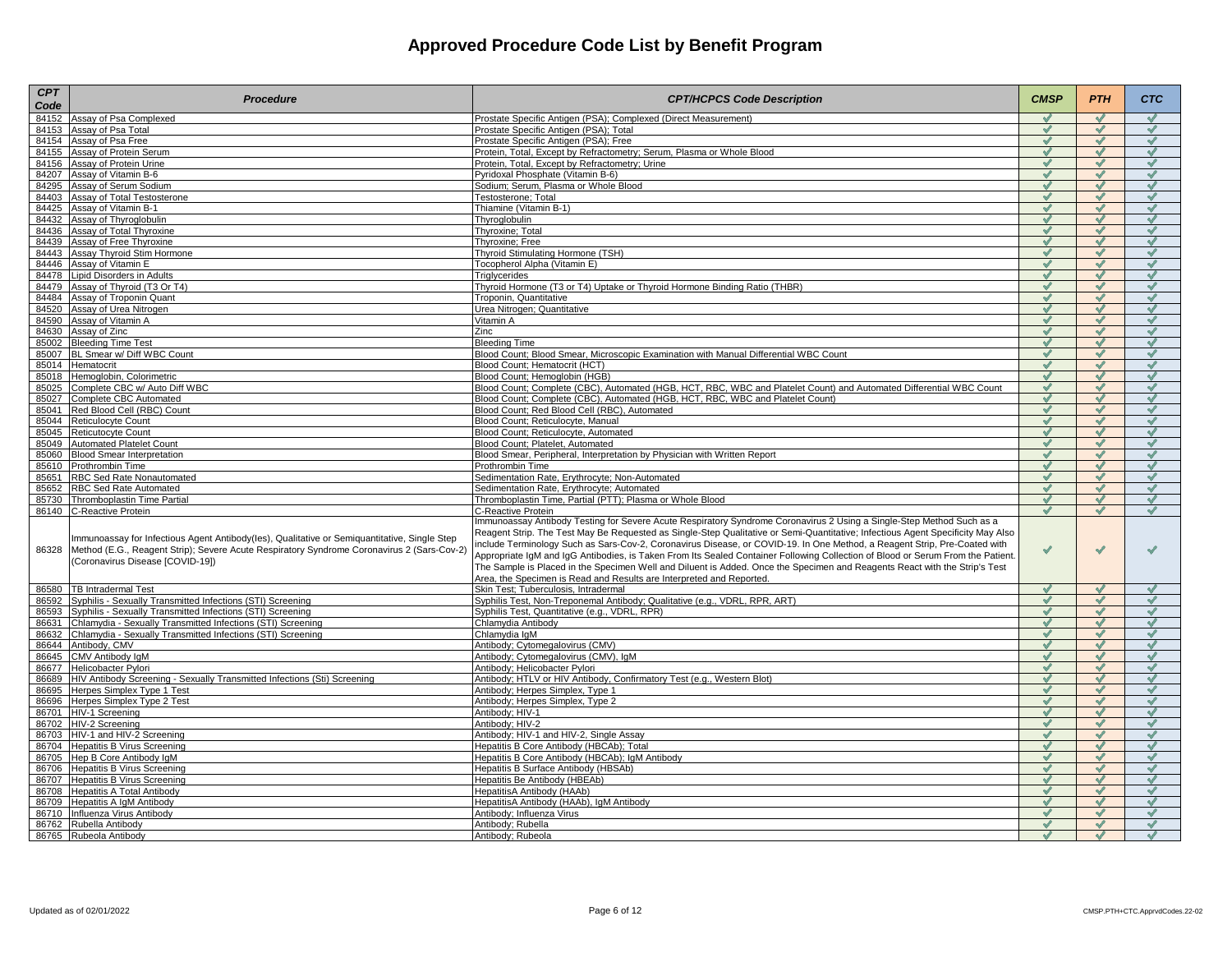| <b>CPT</b><br>Code | <b>Procedure</b>                                                                                           | <b>CPT/HCPCS Code Description</b>                                                                                                                                                                                                                                                                                                                                                                                                                                                                                                                                  | <b>CMSP</b>                  | <b>PTH</b>               | <b>CTC</b>                   |
|--------------------|------------------------------------------------------------------------------------------------------------|--------------------------------------------------------------------------------------------------------------------------------------------------------------------------------------------------------------------------------------------------------------------------------------------------------------------------------------------------------------------------------------------------------------------------------------------------------------------------------------------------------------------------------------------------------------------|------------------------------|--------------------------|------------------------------|
| 86769              | Antibody; Severe Acute Respiratory Syndrome Coronavirus 2 (Sars-Cov-2) (Coronavirus<br>Disease [COVID-19]) | Testing to Identify the Presence of Antibodies to the Sars-Cov-2 Virus. Infectious Agent Specificity May Also Include Terminology<br>Such as Severe Acute Respiratory Syndrome Coronavirus 2, Coronavirus Disease, or COVID-19. In One Method, Following<br>Dilution in Buffer of the Plasma or Serum Sample, a Measured Portion of the Diluted Sample and Controls are Added to a Sample<br>Plate. After Incubation and Washing, Appropriate IgG and IgM Antibodies are Added and Incubated. It is Combined with a<br>Substrate, Incubated, and Read Immediately. | ✔                            | $\overline{\mathcal{A}}$ |                              |
| 86780              | Treponema Pallidum                                                                                         | Antibody; Treponema Pallidum                                                                                                                                                                                                                                                                                                                                                                                                                                                                                                                                       | $\checkmark$                 | $\checkmark$             | ✔                            |
| 86787              | Varicella-Zoster Antibody                                                                                  | Antibody; Varicella-Zoster                                                                                                                                                                                                                                                                                                                                                                                                                                                                                                                                         | $\checkmark$                 | ✔                        | $\checkmark$                 |
| 86790              | Virus Antibody, Not Elsewhere Specified                                                                    | Antibody; Virus, Not Elsewhere Specified                                                                                                                                                                                                                                                                                                                                                                                                                                                                                                                           | $\checkmark$                 | $\checkmark$             | $\checkmark$                 |
| 86803              | Hepatitis C Virus Screening                                                                                | <b>Hepatitis C Antibody</b>                                                                                                                                                                                                                                                                                                                                                                                                                                                                                                                                        | ✔                            | $\checkmark$             | ✔                            |
| 86880              | Coombs Test, Direct                                                                                        | Antihuman Globulin Test (Coombs Test); Direct, Each Antiserum                                                                                                                                                                                                                                                                                                                                                                                                                                                                                                      | ✔                            | $\checkmark$             | $\checkmark$                 |
| 86900              | <b>Blood Typing Serologic ABO</b>                                                                          | Blood Typing, Serologic; ABO                                                                                                                                                                                                                                                                                                                                                                                                                                                                                                                                       | $\checkmark$                 | $\checkmark$             | $\checkmark$                 |
| 86901              | Blood Typing Serologic Rh(D)                                                                               | Blood Typing, Serologic; RH(D)                                                                                                                                                                                                                                                                                                                                                                                                                                                                                                                                     | $\checkmark$                 | ✔<br>$\checkmark$        | $\checkmark$                 |
| 86902              | Blood Type Antigen Donor, Each                                                                             | Blood Typing, Serologic; Antigen Testing of Donor Blood Using Reagent Serum, Each Antigen Test<br>Culture, Bacterial; Blood, Aerobic, with Isolation and Presumptive Identification of Isolates (Includes Anaerobic Culture, If                                                                                                                                                                                                                                                                                                                                    | $\blacktriangledown$         |                          | $\blacktriangledown$         |
| 87040              | <b>Blood Culture for Bacteria</b>                                                                          | Appropriate)                                                                                                                                                                                                                                                                                                                                                                                                                                                                                                                                                       | V                            | $\checkmark$             | $\checkmark$                 |
| 87045              | Feces Culture Aerobic Bacteria                                                                             | Culture, Bacterial; Stool, Aerobic, with Isolation and Preliminary Examination (e.g., KIA, LIA), Salmonella and Shigella Species                                                                                                                                                                                                                                                                                                                                                                                                                                   | $\checkmark$                 | $\checkmark$             | $\checkmark$                 |
| 87046              | Stool Culture Aerobic Bacteria, Each                                                                       | Culture, Bacterial; Stool, Aerobic, Additional Pathogens, Isolation and Presumptive Identification of Isolates, Each Plate                                                                                                                                                                                                                                                                                                                                                                                                                                         | $\checkmark$                 | $\checkmark$             | ✔                            |
| 87070              | Culture, Other Specimen Aerobic                                                                            | Culture, Bacterial; Any Other Source Except Urine, Blood or Stool, Aerobic, with Isolation and Presumptive Identification of<br>solates                                                                                                                                                                                                                                                                                                                                                                                                                            | ✔                            | $\checkmark$             | $\checkmark$                 |
| 87075              | Culture Bacteria Except Blood                                                                              | Culture, Bacterial; Any Source, Except Blood, Anaerobic with Isolation and Presumptive Identification of Isolates                                                                                                                                                                                                                                                                                                                                                                                                                                                  | ✔                            | $\checkmark$             | ✔                            |
| 87076              | Culture Anaerobe Identification, Each                                                                      | Culture, Bacterial; Anaerobic Isolate, Additional Methods Required for Definitive Identification, Each Isolate                                                                                                                                                                                                                                                                                                                                                                                                                                                     | ✔                            | ✔                        | ✔                            |
| 87077              | Culture Aerobic Identification                                                                             | Culture, Bacterial; Aerobic Isolate, Additional Methods Required for Definitive Identification, Each Isolate                                                                                                                                                                                                                                                                                                                                                                                                                                                       | $\checkmark$                 | $\checkmark$             | $\checkmark$                 |
| 87081              | Culture Screen Only                                                                                        | Culture, Presumptive, Pathogenic Organisms, Screening Only                                                                                                                                                                                                                                                                                                                                                                                                                                                                                                         | J                            | $\mathscr I$             | ✔                            |
| 87086              | Urine Culture/Colony Count                                                                                 | Culture, Bacterial; Quantitative Colony Count, Urine                                                                                                                                                                                                                                                                                                                                                                                                                                                                                                               | $\checkmark$                 | $\checkmark$             | ✔                            |
| 87088              | Urine Bacteria Culture                                                                                     | Culture, Bacterial; with Isolation and Presumptive Identification of Each Isolate, Urine                                                                                                                                                                                                                                                                                                                                                                                                                                                                           | $\checkmark$                 | $\checkmark$             | $\checkmark$                 |
| 87106              | Fungi Identification Yeast                                                                                 | Culture, Fungi, Definitive Identification, Each Organism; Yeast                                                                                                                                                                                                                                                                                                                                                                                                                                                                                                    | $\checkmark$                 | $\checkmark$             | $\checkmark$                 |
| 87110              | Chlamydia and Gonorrhea                                                                                    | Culture, Chlamydia, Any Source                                                                                                                                                                                                                                                                                                                                                                                                                                                                                                                                     | $\checkmark$<br>$\checkmark$ | $\checkmark$<br>J        | $\checkmark$<br>$\checkmark$ |
| 87205<br>87270     | Smear Gram Stain<br>Chlamydia and Gonorrhea                                                                | Smear, Primary Source with Interpretation; Gram or Giemsa Stain for Bacteria, Fungi, or Cell Types<br>Infectious Agent Antigen Detection by Immunofluorescent Technique                                                                                                                                                                                                                                                                                                                                                                                            | ہ                            | ✔                        | ✔                            |
| 87275              | Influenza B Aq                                                                                             | Infectious Agent Antigen Detection by Immunofluorescent Technique; Influenza B Virus                                                                                                                                                                                                                                                                                                                                                                                                                                                                               | $\checkmark$                 | $\checkmark$             | $\checkmark$                 |
| 87276              | Influenza A Ag                                                                                             | Infectious Agent Antigen Detection by Immunofluorescent Technique; Influenza A Virus                                                                                                                                                                                                                                                                                                                                                                                                                                                                               | ✔                            | $\checkmark$             | $\checkmark$                 |
| 87320              | Chlamydia and Gonorrhea                                                                                    | Infectious Agent Antigen Detection by Enzyme Immunoassay Technique, Qualitative or Semiquantitative, Multiple-Step Method                                                                                                                                                                                                                                                                                                                                                                                                                                          | $\checkmark$                 | $\checkmark$             | $\checkmark$                 |
| 87340              | Hepatitis B Virus Screening                                                                                | Infectious Agent Antigen Detection by Enzyme Immunoassay Technique, Qualitative or Semiquantitative, Multiple-Step Method;<br>HepatitisB Surface Antigen (Hbsag)                                                                                                                                                                                                                                                                                                                                                                                                   | V                            | $\checkmark$             | $\checkmark$                 |
| 87389              | HIV-1 Ag w/ HIV-1 & HIV-2 Ab                                                                               | Infectious Agent Antigen Detection by Immunoassay Technique, (e.g., Enzyme Immunoassay [EIA], Enzyme-Linked<br>Immunosorbent Assay [ELISA], Immunochemiluminometric Assay [IMCA]) Qualitative or Semiquantitative, Multiple-Step Method;<br>HIV-1 Antigen(s), with HIV-1 and HIV-2 Antibodies, Single Result                                                                                                                                                                                                                                                       | ✔                            | ✔                        | ✔                            |
| 87390              | <b>HIV Screening</b>                                                                                       | Infectious Agent Antigen Detection by Enzyme Immunoassay Technique, Qualitative or Semiquantitative, Multiple-Step Method;<br>$HIV-1$                                                                                                                                                                                                                                                                                                                                                                                                                              | $\checkmark$                 | $\checkmark$             | J.                           |
| 87391              | <b>HIV Screening</b>                                                                                       | Infectious Agent Antigen Detection by Enzyme Immunoassay Technique, Qualitative or Semiguantitative, Multiple-Step Method;                                                                                                                                                                                                                                                                                                                                                                                                                                         | V                            | $\checkmark$             | $\checkmark$                 |
| 87400              | Influenza A/B Ag                                                                                           | $HIV-2$<br>Infectious Agent Antigen Detection by Immunoassay Technique, (e.g., Enzyme Immunoassay [EIA], Enzyme-Linked<br>Immunosorbent Assay [Elisa], Immunochemiluminometric Assay [IMCA]) Qualitative or Semiquantitative, Multiple-Step Method;                                                                                                                                                                                                                                                                                                                | $\checkmark$                 | ✔                        | J.                           |
|                    | 87430 Strep A Ag                                                                                           | Influenza, A or B, Each<br>Infectious Agent Antigen Detection by Immunoassay Technique, (e.g., Enzyme Immunoassay [EIA], Enzyme-Linked<br>Immunosorbent Assay [Elisa], Immunochemiluminometric Assay [IMCA]) Qualitative or Semiquantitative, Multiple-Step Method;                                                                                                                                                                                                                                                                                                | ✔                            | ✔                        | ✔                            |
| 87491              | Chlamydia and Gonorrhea                                                                                    | Streptococcus, Group A<br>Infectious Agent Detection by Nucleic Acid (DNA or RNA); Amplified Probe Technique                                                                                                                                                                                                                                                                                                                                                                                                                                                       | $\checkmark$                 | $\overline{\mathcal{A}}$ | J                            |
| 87492              | Chlamydia and Gonorrhea                                                                                    | Infectious Agent Detection by Nucleic Acid (DNA or RNA): Quantification                                                                                                                                                                                                                                                                                                                                                                                                                                                                                            | ✔                            | $\checkmark$             | ✔                            |
| 87510              | Gardner Vag DNA, Direct Probe                                                                              | Infectious Agent Detection by Nucleic Acid (DNA or RNA); Gardnerella Vaginalis, Direct Probe Technique                                                                                                                                                                                                                                                                                                                                                                                                                                                             | $\overline{\mathcal{L}}$     | $\checkmark$             | $\checkmark$                 |
| 87512              | Gardner Vag DNA, Quant                                                                                     | Infectious Agent Detection by Nucleic Acid (DNA or RNA); Gardnerella Vaginalis, Quantification                                                                                                                                                                                                                                                                                                                                                                                                                                                                     | $\checkmark$                 | $\checkmark$             | $\checkmark$                 |
| 87516              | Hepatitis B DNA, Amp Probe                                                                                 | Infectious Agent Detection by Nucleic Acid (DNA or RNA); Hepatitis B Virus, Amplified Probe Technique                                                                                                                                                                                                                                                                                                                                                                                                                                                              | مہ                           | ✔                        | ✔                            |
|                    | 87517 Hepatitis B DNA, Quant                                                                               | Infectious Agent Detection by Nucleic Acid (DNA or RNA); Hepatitis B Virus, Quantification                                                                                                                                                                                                                                                                                                                                                                                                                                                                         | $\checkmark$                 | $\checkmark$             | ✔                            |
| 87521              | Hepatitis C Probe & Reverse Transcription                                                                  | Infectious Agent Detection by Nucleic Acid (DNA or RNA); Hepatitis C, Amplified Probe Technique, Includes Reverse<br><b>Transcription When Performed</b>                                                                                                                                                                                                                                                                                                                                                                                                           | $\checkmark$                 | $\checkmark$             | $\checkmark$                 |
| 87522              | Hepatitis C RNA, Quant                                                                                     | Infectious Agent Detection by Nucleic Acid (DNA or RNA); Hepatitis C, Quantification, Includes Reverse Transcription When<br>Performed                                                                                                                                                                                                                                                                                                                                                                                                                             | $\checkmark$                 | $\checkmark$             | $\checkmark$                 |
| 87529              | HSV DNA, Amplified Probe                                                                                   | Infectious Agent Detection by Nucleic Acid (DNA or RNA); Herpes Simplex Virus, Amplified Probe Technique                                                                                                                                                                                                                                                                                                                                                                                                                                                           | ✔                            | $\checkmark$             | ✔                            |
| 87535              | HIV-1 Probe & Reverse Transcription                                                                        | Infectious Agent Detection by Nucleic Acid (DNA or RNA); HIV-1, Amplified Probe Technique, Includes Reverse Transcription<br>When Performed                                                                                                                                                                                                                                                                                                                                                                                                                        | $\checkmark$                 | $\checkmark$             | $\checkmark$                 |
| 87590              | Chlamydia and Gonorrhea                                                                                    | Infectious Agent Detection by Nucleic Acid (DNA or RNA); Neisseria Gonorrhoeae, Direct Probe Technique                                                                                                                                                                                                                                                                                                                                                                                                                                                             | ✔                            | $\checkmark$             | $\checkmark$                 |
| 87591              | Chlamydia and Gonorrhea                                                                                    | Infectious Agent Detection by Nucleic Acid (DNA or RNA); Neisseria Gonorrhoeae, Amplified Probe Technique                                                                                                                                                                                                                                                                                                                                                                                                                                                          | √                            | $\checkmark$             | ✔                            |
| 87592              | Chlamydia and Gonorrhea                                                                                    | Neisseria Gonorrhea, Quantification                                                                                                                                                                                                                                                                                                                                                                                                                                                                                                                                | J                            | $\mathscr I$             | ✔                            |
| 87623              | HPV DNA Testing for Women Ages 30 or Older                                                                 | Infectious Agent Detection by Nucleic Acid (DNA or RNA); Papillomavirus, Human, Quantification                                                                                                                                                                                                                                                                                                                                                                                                                                                                     | $\checkmark$                 | $\checkmark$             | ✔                            |
| 87624              | <b>HPV High-Risk Types</b>                                                                                 | Infectious Agent Detection by Nucleic Acid (DNA or RNA); Human Papillomavirus (HPV), High-Risk Types (e.g., 16, 18, 31, 33, 35,<br>39, 45, 51, 52, 56, 58, 59, 68)                                                                                                                                                                                                                                                                                                                                                                                                 | $\checkmark$                 | $\checkmark$             | $\checkmark$                 |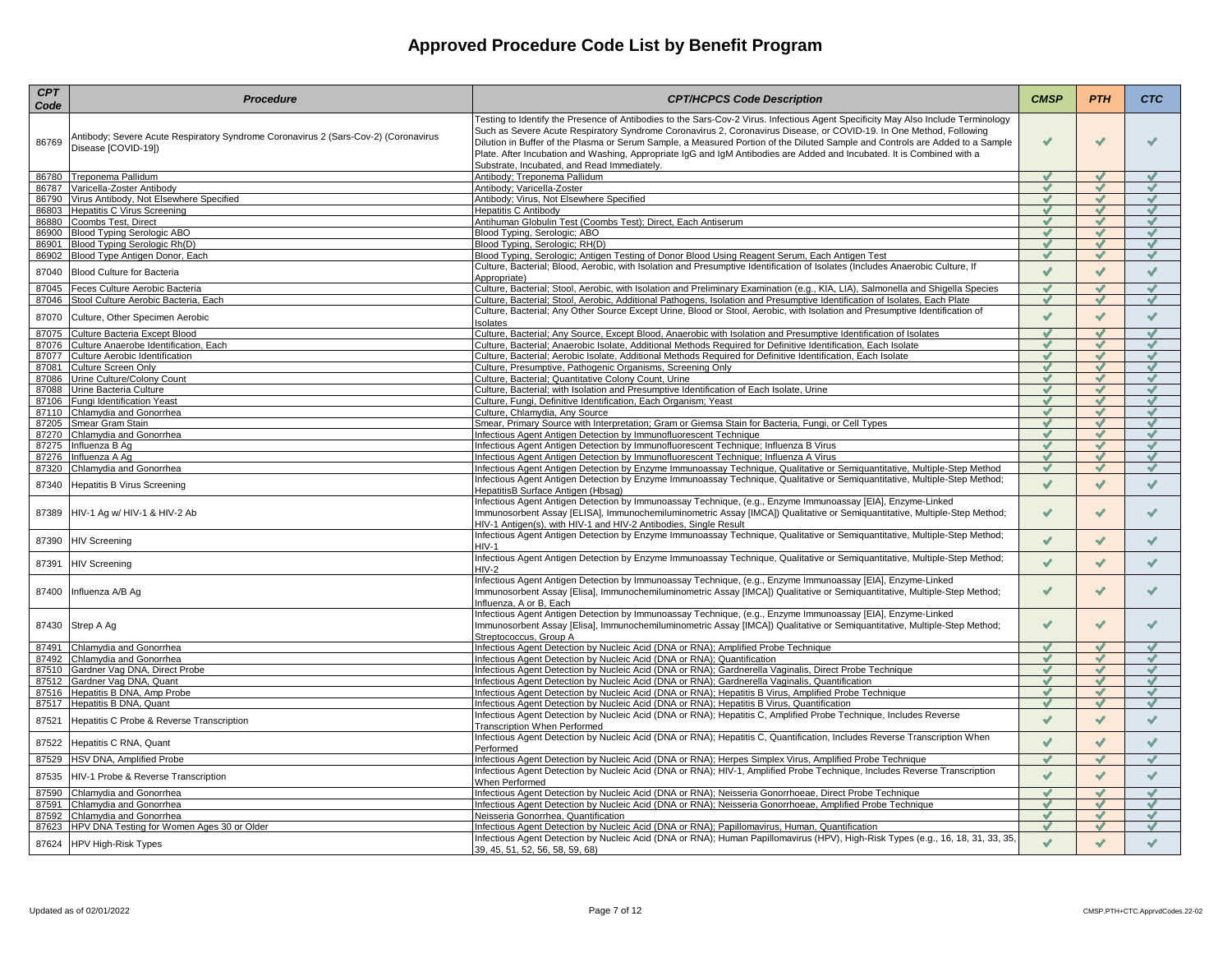| <b>CPT</b><br>Code | <b>Procedure</b>                                                    | <b>CPT/HCPCS Code Description</b>                                                                                                                                                                                                          | <b>CMSP</b>   | <b>PTH</b>               | <b>CTC</b>   |
|--------------------|---------------------------------------------------------------------|--------------------------------------------------------------------------------------------------------------------------------------------------------------------------------------------------------------------------------------------|---------------|--------------------------|--------------|
| 87635              | Infectious Agent Detection by Nucleic Acid (DNA or RNA)             | Infectious Agent Detection by Nucleic Acid (DNA or RNA); Severe Acute Respiratory Syndrome Coronavirus 2 (Sars-Cov-2)<br>Coronavirus Disease [COVID-19]), Amplified Probe Technique                                                        | $\checkmark$  | $\checkmark$             | $\checkmark$ |
| 87660              | Trichomonas Vagininalis, Direct Probe                               | Infectious Agent Detection by Nucleic Acid (DNA or RNA); Trichomonas Vaginalis, Direct Probe Technique                                                                                                                                     | ✔             | $\checkmark$             | $\checkmark$ |
| 87661              | Trichomonas Vaginalis, Amplified Probe                              | Infectious Agent Detection by Nucleic Acid (DNA or RNA); Trichomonas Vaginalis, Amplified Probe Technique                                                                                                                                  | √             | $\overline{\mathcal{A}}$ | ✔            |
| 87801              | Chlamydia and Gonorrhea                                             | Infectious Agent Detection by DNA or RNA, Direct Probe Technique                                                                                                                                                                           | $\mathscr{I}$ | J                        | J            |
| 87810              | Chlamydia and Gonorrhea                                             | Chlamydia Antigen Detection by Immunoassay with Direct Optical Observation                                                                                                                                                                 | $\checkmark$  | $\checkmark$             | $\checkmark$ |
| 87850              | Chlamydia and Gonorrhea                                             | Infectious Agent Antigen Detection by Immunoassay with Direct Optical Observation; Neisseria Gonorrhoeae                                                                                                                                   | ✔             | $\checkmark$             | ✔            |
| 90471              | Adult Immunizations - Administration                                | Immunization Administration (includes Percutaneous, Intradermal, Subcutaneous, or Intramuscular injections); 1 Vaccine (Single<br>or Combination Vaccine/Toxoid)                                                                           | $\checkmark$  | $\checkmark$             | $\checkmark$ |
| 90472              | Adult Immunizations - Administration                                | Immunization Administration (includes Percutaneous, Intradermal, Subcutaneous, or Intramuscular injections); Each Additional<br>Vaccine (Single or Combination Vaccine/Toxoid) (List Separately in Addition to Code for Primary Procedure) | $\checkmark$  | $\checkmark$             | $\checkmark$ |
| 90473              | Adult Immunizations - Administration                                | Immunization Administration by Intranasal or Oral Route; 1 Vaccine (Single or Combination Vaccine/Toxoid)                                                                                                                                  | $\checkmark$  | J                        | ✔            |
| 90474              | Adult Immunizations - Administration                                | Immunization Administration by Intranasal or Oral Route; Each Additional Vaccine (Single or Combination Vaccine/Toxoid) (List<br>Separately in Addition to Code for Primary Procedure)                                                     | $\checkmark$  | $\checkmark$             | $\checkmark$ |
| 90581              | Adult Immunizations - Anthrax                                       | Anthrax Vaccine, for Subcutaneous or Intramuscular                                                                                                                                                                                         | $\checkmark$  | $\checkmark$             | $\checkmark$ |
| 90585              | Adult Immunizations - BCG                                           | Bacillus Calmette-Guerin Vaccine (BCG) for Tuberculosis, Live, for Percutaneous Use                                                                                                                                                        | $\checkmark$  | ✔                        | ✔            |
| 90586              | <b>Adult Immunizations - BCG</b>                                    | Bacillus Calmette-Guerin Vaccine (BCG) for Bladder Cancer, Live, for Intravesical Use                                                                                                                                                      | $\checkmark$  | $\checkmark$             | $\checkmark$ |
| 90620              | Adult Immunizations - Meningococcal                                 | Meningococcal Recombinant Protein and Outer Membrane Vesicle Vaccine, Serogroup B, 2 Dose Schedule, for Intramuscular                                                                                                                      | ✔             | $\checkmark$             | $\checkmark$ |
| 90621              | Adult Immunizations - Meningococcal                                 | Meningococcal Recombinant Lipoprotein Vaccine, Serogroup B, 3 Dose Schedule, for Intramuscular Use                                                                                                                                         | ✔             | ✔                        | $\checkmark$ |
| 90630              | Adult Immunizations - Influenza                                     | Influenza Virus Vaccine, Quadrivalent (IIV4), Split Virus, Preservative Free, for Intradermal Use                                                                                                                                          | ✔             | $\checkmark$             | $\checkmark$ |
| 90632              | Adult Immunizations - Hepatitis A                                   | Hepatitis A Vaccine, Adult Dosage, for Intramuscular Use                                                                                                                                                                                   | $\checkmark$  | $\checkmark$             | $\checkmark$ |
| 90636              | Adult Immunizations - Hepatitis A & B                               | Hepatitis A and Hepatitis B Vaccine (Hep A-Hep B), Adult Dosage, for Intramuscular Use                                                                                                                                                     | $\checkmark$  | $\checkmark$             | $\checkmark$ |
| 90649              | Adult Immunizations - HPV: Ages 9-26                                | Human Papilloma Virus (HPV) Vaccine, Types 6, 11, 16, 18 (Quadrivalent), 3 Dose Schedule, for Intramuscular Use                                                                                                                            | $\checkmark$  | ✔                        | $\checkmark$ |
| 90650              | Adult Immunizations - HPV: Ages 9-26                                | Human Papilloma Virus (HPV) Vaccine, Types 16, 18, Bivalent, 3 Dose Schedule, for Intramuscular Use                                                                                                                                        | $\checkmark$  | $\checkmark$             | $\checkmark$ |
| 90651              | Adult Immunizations - HPV: Ages 9-26                                | Human Papillomavirus Vaccine Types 6, 11, 16, 18, 31, 33, 45, 52, 58, Nonavalent (HPV), 3 Dose Schedule, for Intramuscular<br>۱۵۵                                                                                                          | $\checkmark$  | $\checkmark$             | $\checkmark$ |
| 90653              | Adult Immunizations - Influenza                                     | Influenza Vaccine, Inactivated, Subunit, Adjuvanted, for Intramuscular Use                                                                                                                                                                 | $\checkmark$  | $\checkmark$             | $\checkmark$ |
| 90654              | Adult Immunizations - Influenza                                     | Influenza Virus Vaccine, Split Virus, Preservative-Free, for Intradermal Use                                                                                                                                                               | $\checkmark$  | $\overline{\mathscr{A}}$ | ✔            |
| 90655              | Adult Immunizations - Influenza                                     | Influenza Virus Vaccine, Split Virus, Preservative-Free, 0.25 ml Dosage, for Intramuscular Use                                                                                                                                             | ✔             | ✔                        | ✔            |
| 90656              | Adult Immunizations - Influenza                                     | Influenza Virus Vaccine, Split Virus, Preservative-Free, When Administered to Individuals 3 Years and Older, for Intramuscular<br>l Ise                                                                                                    | $\checkmark$  | $\checkmark$             | $\checkmark$ |
| 90658              | Adult Immunizations - Influenza                                     | Influenza Virus Vaccine, Split Virus, When Administered to individuals 3 Years of Age and Older, for Intramuscular Use                                                                                                                     | $\checkmark$  | $\checkmark$             | $\checkmark$ |
| 90660              | Adult Immunizations - Influenza                                     | Influenza Virus Vaccine, Live, for Intranasal Use                                                                                                                                                                                          | $\checkmark$  | √                        | ✔            |
| 90661              | Adult Immunizations - Influenza                                     | Influenza Virus Vaccine, Derived From Cell Cultures, Subunit, Preservative and Antibiotic Free, for Intramuscular Use                                                                                                                      | $\checkmark$  | ✔                        | ✔            |
| 90662              | Adult Immunizations - Influenza                                     | Influenza Virus Vaccine, Split Virus, Preservative Free, Enhanced Immunogenicity Via Increased Antigen Content, for<br>Intramuscular Use                                                                                                   | $\checkmark$  | $\checkmark$             | $\checkmark$ |
| 90670              | Adult Immunizations - Pneumococcal (Polysaccharide)                 | Pneumococcal Conjugate Vaccine, 13 Valent, for Intramuscular Use                                                                                                                                                                           | $\checkmark$  | $\checkmark$             | $\checkmark$ |
| 90672              | Adult Immunizations - Influenza                                     | Influenza Virus Vaccine, Quadrivalent, Live, for Intranasal Use                                                                                                                                                                            | $\checkmark$  | ✔                        | $\checkmark$ |
| 90673              | Adult Immunizations - Influenza                                     | Influenza Virus Vaccine, Trivalent, Derived From Recombinant DNA (RIV3), Hemagglutinin (HA) Protein Only, Preservative and<br>Antibiotic Free, for Intramuscular Use                                                                       | $\checkmark$  | $\checkmark$             | $\checkmark$ |
| 90675              | Adult Immunizations - Rabies                                        | Rabies Vaccine, for Intramuscular Use                                                                                                                                                                                                      | $\checkmark$  | $\overline{\mathscr{A}}$ | $\checkmark$ |
| 90676              | <b>Adult Immunizations - Rabies</b>                                 | Rabies Vaccine, for Intradermal Use                                                                                                                                                                                                        | ✔             | ✔                        | ✔            |
| 90686              | Adult Immunizations - Influenza                                     | Influenza Virus Vaccine, Quadrivalent, Split Virus, Preservative Free, When Administered to Individuals 3 Years of Age and Older,<br>for Intramuscular Use                                                                                 | $\checkmark$  | $\checkmark$             | $\checkmark$ |
| 90688              | Adult Immunizations - Influenza                                     | Influenza Virus Vaccine, Quadrivalent, Split Virus, When Administered to Individuals 3 Years of Age and Older, for Intramuscular<br>Use                                                                                                    | $\checkmark$  | $\checkmark$             | $\checkmark$ |
| 90690              | Adult Immunizations - Typhoid                                       | Typhoid Vaccine, Live, Oral                                                                                                                                                                                                                | $\checkmark$  | ✔                        | ✔            |
| 90691              | Adult Immunizations - Typhoid                                       | Typhoid Vaccine, VI Capsular Polysaccharide (VICPS), for Intramuscular Use                                                                                                                                                                 | $\checkmark$  | ✔                        | ✔            |
| 90697              | <b>Adult Immunizations - DTP</b>                                    | Diphtheria, Tetanus Toxoids, Acellular Pertussis Vaccine, Inactivated Poliovirus Vaccine, Haemophilus Influenza Type B Prp-Omp<br>Conjugate Vaccine, and Hepatitis B Vaccine (DTaP-IPV-HIB-HepB), for Intramuscular Use                    | $\checkmark$  | $\checkmark$             | $\checkmark$ |
| 90698              | Adult Immunizations - DTP                                           | Diphtheria, Tetanus Toxoids, and Acellular Pertussis Vaccine, Haemophilus Influenza Type B, and Poliovirus Vaccine, Inactivated<br>(DTaP-HIB-lpv), for Intramuscular Use                                                                   | $\checkmark$  | $\checkmark$             | $\checkmark$ |
| 90707              | Adult Immunizations - MMR (Measles, Mumps, Rubella)                 | Measles, Mumps and Rubella Virus Vaccine (MMR), Live, for Subcutaneous Use                                                                                                                                                                 | $\checkmark$  | $\checkmark$             | J            |
| 90710              | Adult Immunizations - MMRV (Measles, Mumps, Rubella, and Varicella) | Measles, Mumps, Rubella, and Varicella Vaccine (MMRV), Live, for Subcutaneous Use                                                                                                                                                          | $\checkmark$  | $\checkmark$             | $\checkmark$ |
|                    |                                                                     | Tetanus and Diphtheria Toxoids (TD) Adsorbed, Preservative Free, When Administered to Individuals 7 Years or Older, for                                                                                                                    |               |                          |              |
| 90714              | Adult Immunizations - DTP                                           | Intramuscular Use<br>Tetanus, Diphtheria Toxoids and Acellular Pertussis Vaccine (TDaP), When Administered to Individuals 7 Years or Older, for                                                                                            | $\checkmark$  | $\checkmark$             | $\checkmark$ |
| 90715              | Adult Immunizations - DTP                                           | Intramuscular Use                                                                                                                                                                                                                          | $\checkmark$  | $\checkmark$             | $\checkmark$ |
| 90716              | <b>Adult Immunizations - Varicella</b>                              | Varicella Virus Vaccine, Live, for Subcutaneous Use                                                                                                                                                                                        | $\checkmark$  | $\overline{\mathcal{L}}$ | $\checkmark$ |
| 90717              | <b>Adult Immunizations - Yellow Fever</b>                           | Yellow Fever Vaccine, Live, for Subcutaneous Use                                                                                                                                                                                           | $\checkmark$  | $\checkmark$             | $\checkmark$ |
| 90721              | Adult Immunizations - DTP                                           | Diphtheria, Tetanus Toxoids, and Acellular Pertussis Vaccine and Haemophilus Influenza B Vaccine (DTaP-HIB), for<br>ntramuscular Use                                                                                                       | $\checkmark$  | $\checkmark$             | $\checkmark$ |
| 90723              | Adult Immunizations - DTP                                           | Diphtheria, Tetanus Toxoids, Acellular Pertussis Vaccine, Hepatitis B, and Poliovirus Vaccine, Inactivated (DTaP-HepB-IPV), for<br>ntramuscular Use                                                                                        | $\checkmark$  | $\checkmark$             | ✔            |
| 90732              | Adult Immunizations - Pneumococcal (Polysaccharide)                 | Pneumococcal Polysaccharide Vaccine, 23-Valent, Adult or Immunosuppressed Patient Dosage, When Administered to<br>Individuals 2 Years or Older, for Subcutaneous or Intramuscular Use                                                      | $\checkmark$  | $\checkmark$             | $\checkmark$ |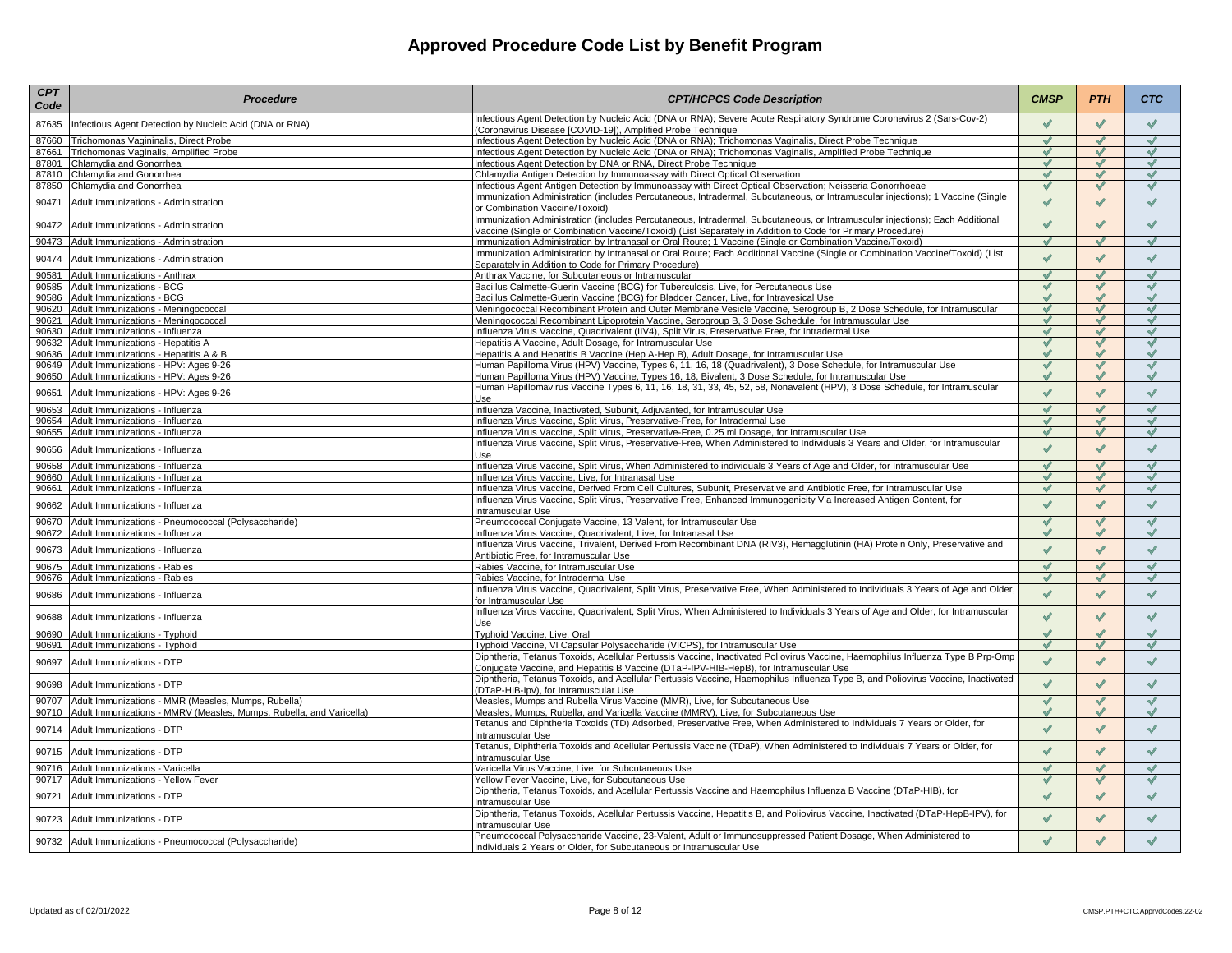| <b>CPT</b><br>Code | <b>Procedure</b>                                                                | <b>CPT/HCPCS Code Description</b>                                                                                                                                                                                                                                                                                                                                                                                                                                                                           | <b>CMSP</b>       | <b>PTH</b>    | <b>CTC</b>                   |
|--------------------|---------------------------------------------------------------------------------|-------------------------------------------------------------------------------------------------------------------------------------------------------------------------------------------------------------------------------------------------------------------------------------------------------------------------------------------------------------------------------------------------------------------------------------------------------------------------------------------------------------|-------------------|---------------|------------------------------|
| 90733              | Adult Immunizations - Meningococcal                                             | Meningococcal Polysaccharide Vaccine (Any Group(s)), for Subcutaneous Use                                                                                                                                                                                                                                                                                                                                                                                                                                   | ✔                 | $\checkmark$  | $\checkmark$                 |
|                    | 90734 Adult Immunizations - Meningococcal                                       | Meningococcal Conjugate Vaccine, Serogroups A, C, Y and W-135 (Tetravalent), for Intramuscular Use                                                                                                                                                                                                                                                                                                                                                                                                          | $\checkmark$      | $\checkmark$  | $\checkmark$                 |
| 90736<br>90738     | Adult Immunizations - Zoster<br>Adult Immunizations - Japanese Encephalitis     | Zoster (Shingles) Vaccine, Live, for Subcutaneous Injection<br>Japanese EncephalitisVirus Vaccine, Inactivated, for Intramuscular Use                                                                                                                                                                                                                                                                                                                                                                       | $\checkmark$<br>✔ | ✔<br>✔        | $\checkmark$<br>$\checkmark$ |
| 90739              | Adult Immunizations - Hepatitis B                                               | Hepatitis B Vaccine, Adult Dosage (2 Dose Schedule), for Intramuscular Use                                                                                                                                                                                                                                                                                                                                                                                                                                  | ✔                 | $\checkmark$  | $\mathscr I$                 |
| 90740              | Adult Immunizations - Hepatitis B                                               | Hepatitis B Vaccine, Dialysisor Immunosuppressed Patient Dosage (3 Does Schedule), for Intramuscular Use                                                                                                                                                                                                                                                                                                                                                                                                    | $\checkmark$      | ✔             | $\checkmark$                 |
| 90746              | Adult Immunizations - Hepatitis B                                               | Hepatitis B Vaccine, Adult Dosage, for Intramuscular Use                                                                                                                                                                                                                                                                                                                                                                                                                                                    | $\checkmark$      | ✔             | $\checkmark$                 |
| 90747              | Adult Immunizations - Hepatitis B                                               | Hepatitis B Vaccine, Dialysisor Immunosuppressed Patient Dosage (4 Dose Schedule), for Intramuscular Use                                                                                                                                                                                                                                                                                                                                                                                                    | ✔                 | ✔             | $\checkmark$                 |
| 90748              | Adult Immunizations - Hepatitis B                                               | Hepatitis B and Haemophilus influenza B Vaccine (Hep-B-Hib), for Intramuscular Use                                                                                                                                                                                                                                                                                                                                                                                                                          | ৶                 |               | $\checkmark$                 |
| 90832*             | Psychotherapy                                                                   | Psychotherapy, 30 Minutes with Patient                                                                                                                                                                                                                                                                                                                                                                                                                                                                      | $\checkmark$      | $\checkmark$  | $\checkmark$                 |
| 90837              | Psychotherapy                                                                   | Psychotherapy, 60 Minutes with Patient                                                                                                                                                                                                                                                                                                                                                                                                                                                                      | $\checkmark$      | ✔             | $\checkmark$                 |
| 90839              | Psychotherapy                                                                   | Psychotherapy for Crises, First 60 Minutes                                                                                                                                                                                                                                                                                                                                                                                                                                                                  | $\checkmark$      |               | $\checkmark$                 |
| 90840              | Psychotherapy                                                                   | Psychotherapy for Crises, Each Additional 30 Minutes                                                                                                                                                                                                                                                                                                                                                                                                                                                        | $\checkmark$      | پ             | $\checkmark$                 |
| 90846              | Family Psychotherapy                                                            | Family Psychotherapy (without the Patient Present), 50 Minutes                                                                                                                                                                                                                                                                                                                                                                                                                                              | $\checkmark$      | ✔             | $\checkmark$                 |
| 90847              | Family Psychotherapy                                                            | Family Psychotherapy (with the Patient Present), 50 Minutes                                                                                                                                                                                                                                                                                                                                                                                                                                                 | $\checkmark$      | $\checkmark$  | ✔                            |
| 90849              | Multiple-Family Group Therapy                                                   | Multiple-Family Group Psychotherapy                                                                                                                                                                                                                                                                                                                                                                                                                                                                         | $\checkmark$      | $\checkmark$  | $\checkmark$                 |
| 90853              | Group Psychotherapy                                                             | Group Psychotherapy (Other Than of a Multiple-Family Group)                                                                                                                                                                                                                                                                                                                                                                                                                                                 | $\checkmark$      | ✔             | ✔                            |
| 93000              | Electrocardiogram (EKG)                                                         | Electrocardiogram, Routine ECG with at Least 12 Leads; with Interpretation and Report                                                                                                                                                                                                                                                                                                                                                                                                                       | $\checkmark$      | $\checkmark$  | $\checkmark$                 |
| 93005              | Electrocardiogram (EKG); Tracing Only & No Interpretation/Report                | Electrocardiogram, Routine ECG with at Least 12 Leads; with Interpretation and Report; Tracing Only, without Interpretation and                                                                                                                                                                                                                                                                                                                                                                             | $\checkmark$      | $\checkmark$  | $\checkmark$                 |
| 93010              | Electrocardiogram (EKG): Interpretation/Report                                  | Report<br>Interpretation and Report Only                                                                                                                                                                                                                                                                                                                                                                                                                                                                    | ✔                 | $\mathscr{A}$ | $\checkmark$                 |
| 93040              | Electrocardiogram (EKG); Rhythm ECG                                             | Rhythm ECG, 1-3 Leads; with Interpretation and Report                                                                                                                                                                                                                                                                                                                                                                                                                                                       | $\checkmark$      | ✔             | ✔                            |
| 93041              | Electrocardiogram (EKG); Rhythm ECG; Tracing Only & No Interpretation/Report    | Tracing Only, without Interpretation and Report                                                                                                                                                                                                                                                                                                                                                                                                                                                             | $\checkmark$      | ✔             | ✔                            |
| 93042              | Electrocardiogram (EKG); Rhythm ECG; Interpretation/Report                      | Interpretation and Report Only                                                                                                                                                                                                                                                                                                                                                                                                                                                                              | $\checkmark$      | $\checkmark$  | $\checkmark$                 |
| 96105              | Central Nervous System Assessment - Aphasia                                     | Assessment of Aphasia, Per Hour                                                                                                                                                                                                                                                                                                                                                                                                                                                                             | $\checkmark$      | ✔             | ✔                            |
| 96110              | Central Nervous System Assessment - Developmental Screening                     | Developmental Screening, Per Standardized Instrument                                                                                                                                                                                                                                                                                                                                                                                                                                                        | $\checkmark$      | $\checkmark$  | $\checkmark$                 |
| 96112              | Central Nervous System Assessment - Developmental Test Administration           | Developmental Test Administration; First Hour                                                                                                                                                                                                                                                                                                                                                                                                                                                               | ✔                 | ✔             | $\checkmark$                 |
| 96113              | Central Nervous System Assessment - Developmental Test Administration           | Developmental Test Administration; Each Additional 30 Minutes                                                                                                                                                                                                                                                                                                                                                                                                                                               | $\checkmark$      | $\checkmark$  | $\checkmark$                 |
| 96116              | Central Nervous System Assessment - Neurobehavioral Status                      | Neurobehavioral Status Exam: First Hour                                                                                                                                                                                                                                                                                                                                                                                                                                                                     | $\checkmark$      | ✔             | ✔                            |
| 96121              | Central Nervous System Assessment - Neurobehavioral Status                      | Neurobehavioral Status Exam; Each Additional Hour                                                                                                                                                                                                                                                                                                                                                                                                                                                           | $\checkmark$      | ✔             | $\checkmark$                 |
| 96127              | Depression Screening                                                            | Brief Emotional/Behavioral Assessment (for Example, Depression Inventory, Attention-Deficit/Hyperactivity Disorder [ADHD]<br>Scale), with Scoring and Documentation, Per Standardized Instrument                                                                                                                                                                                                                                                                                                            | $\checkmark$      | $\checkmark$  | $\checkmark$                 |
| 96130              | Central Nervous System Assessment - Psychological Testing Evaluation Services   | Psychological Testing Evaluation Services; First Hour                                                                                                                                                                                                                                                                                                                                                                                                                                                       | $\checkmark$      | ৶             | $\checkmark$                 |
| 96131              | Central Nervous System Assessment - Psychological Testing Evaluation Services   | Psychological Testing Evaluation Services; Each Additional Hour                                                                                                                                                                                                                                                                                                                                                                                                                                             | $\checkmark$      | ✔             | ✔                            |
| 96132              | Neuropsychological Testing Evaluation Services                                  | Neuropsychological Testing Evaluation Services; First Hour                                                                                                                                                                                                                                                                                                                                                                                                                                                  | ✔                 | ✔             | ✔                            |
| 96133              | Neuropsychological Testing Evaluation Services                                  | Neuropsychological Testing Evaluation Services; Each Additional Hour                                                                                                                                                                                                                                                                                                                                                                                                                                        | $\checkmark$      | ৶             | $\checkmark$                 |
| 96136              | Psychological or Neuropsychological Test Administration & Scoring               | Psychological or Neuropsychological Test Administration and Scoring, Two or More Tests; First 30 Minutes                                                                                                                                                                                                                                                                                                                                                                                                    | $\checkmark$      | ✔             | ✔                            |
| 96137              | Psychological or Neuropsychological Test Administration & Scoring               | Psychological or Neuropsychological Test Administration and Scoring, Two or More Tests; Each Additional 30 Minutes                                                                                                                                                                                                                                                                                                                                                                                          | $\checkmark$      | $\checkmark$  | $\checkmark$                 |
| 96138              | Psychological or Neuropsychological Test Administration & Scoring by Technician | Psychological or Neuropsychological Test Administration and Scoring by Technician, Two or More Tests; First 30 Minutes                                                                                                                                                                                                                                                                                                                                                                                      | $\checkmark$      | ✔             | $\checkmark$                 |
| 96139              | Psychological or Neuropsychological Test Administration & Scoring by Technician | Psychological or Neuropsychological Test Administration and Scoring by Technician, Two or More Tests; Each Additional 30<br>Minutes                                                                                                                                                                                                                                                                                                                                                                         | $\checkmark$      | $\checkmark$  | $\checkmark$                 |
| 96146              | Psychological or Neuropsychological Test Administration with Automated Result   | Psychological or Neuropsychological Test Administration, with Single Automated, Standardized Instrument Via Electronic Platform<br>with Automated Result Only                                                                                                                                                                                                                                                                                                                                               | $\checkmark$      | ৶             | $\checkmark$                 |
| 96160              | <b>Health Risk Assessment</b>                                                   | Administration of Patient-Focused Health Risk Assessment Instrument (e.g., Health Hazard Appraisal) with Scoring and<br>Documentation, Per Standardized Instrument.                                                                                                                                                                                                                                                                                                                                         | $\checkmark$      | $\checkmark$  | $\checkmark$                 |
| 96161              | <b>Health Risk Assessment</b>                                                   | Administration of Caregiver-Focused Health Risk Assessment Instrument (e.g., Depression inventory) for the Benefit of the<br>Patient, with Scoring and Documentation. Per Standardized Instrument                                                                                                                                                                                                                                                                                                           | $\checkmark$      | $\checkmark$  | $\checkmark$                 |
| 99000              | Lab Handling of Specimens                                                       | Handling and Preparation Specimens If Sending to an Outside Lab or State Lab                                                                                                                                                                                                                                                                                                                                                                                                                                | $\checkmark$      | J             | ✔                            |
| 99078              | Tobacco Use Counseling and Intervention                                         | Physician Educational Services Rendered to Patients in a Group Setting (e.g., Prenatal, Obesity, or Diabetic Instructions)                                                                                                                                                                                                                                                                                                                                                                                  | J                 | $\checkmark$  | ✔                            |
| 99202              | Office Visit - New Patient Level 2                                              | Office or Other Outpatient Visit for the Evaluation and Management of a New Patient, Which Requires These 3 Key Components:<br>An Expanded Problem Focused History; An Expanded Problem Focused Examination; Straightforward Medical Decision Making.<br>Counseling and/or Coordination of Care with Other Physicians, Other Qualified Health Care Professionals, or Agencies Are<br>Provided Consistent with the Nature of the Problem(s) and the Patient's and/or Family's Needs. Usually, the Presenting | ✔                 | ✔             |                              |
|                    |                                                                                 | Problem(s) Are of Low to Moderate Severity, Typically, 20 Minutes Are Spent Face-to-Face with the Patient and/or Family,                                                                                                                                                                                                                                                                                                                                                                                    |                   |               |                              |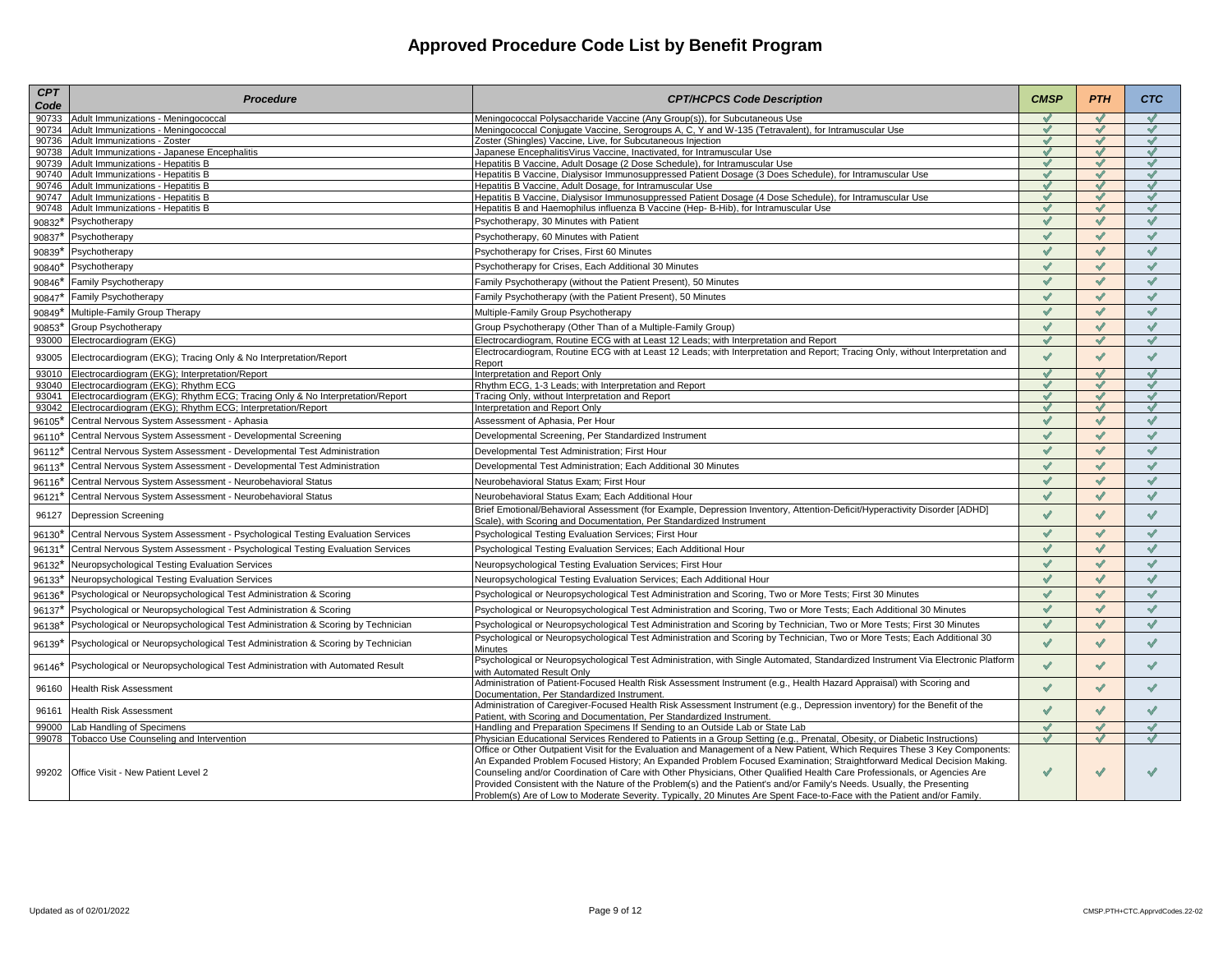| <b>CPT</b><br>Code | <b>Procedure</b>                                 | <b>CPT/HCPCS Code Description</b>                                                                                                                                                                                                                                                                                                                                                                                                                                                                                                                                                                                                                                | <b>CMSP</b>  | <b>PTH</b>               | CTC          |
|--------------------|--------------------------------------------------|------------------------------------------------------------------------------------------------------------------------------------------------------------------------------------------------------------------------------------------------------------------------------------------------------------------------------------------------------------------------------------------------------------------------------------------------------------------------------------------------------------------------------------------------------------------------------------------------------------------------------------------------------------------|--------------|--------------------------|--------------|
| 99203              | Office Visit - New Patient Level 3               | Office or Other Outpatient Visit for the Evaluation and Management of a New Patient, Which Requires These 3 Key Components:<br>An Expanded Problem Focused History; An Expanded Problem Focused Examination; Straightforward Medical Decision Making.<br>Counseling and/or Coordination of Care with Other Physicians, Other Qualified Health Care Professionals, or Agencies Are<br>Provided Consistent with the Nature of the Problem(s) and the Patient's and/or Family's Needs. Usually, the Presenting<br>Problem(s) Are of Low to Moderate Severity. Typically, 30-44 Minutes Are Spent Face-to-Face with the Patient and/or Family.                       | √            | M                        |              |
| 99204              | Office Visit - New Patient Level 4               | Office or Other Outpatient Visit for the Evaluation and Management of a New Patient, Which Requires These 3 Key Components:<br>An Expanded Problem Focused History; An Expanded Problem Focused Examination; Straightforward Medical Decision Making.<br>Counseling and/or Coordination of Care with Other Physicians, Other Qualified Health Care Professionals, or Agencies Are<br>Provided Consistent with the Nature of the Problem(s) and the Patient's and/or Family's Needs. Usually, the Presenting<br>Problem(s) Are of Moderate to High Severity. Typically, 45 Minutes Are Spent Face-To-Face with the Patient and/or Family.                         | $\checkmark$ | ✔                        |              |
|                    | 99205 Office Visit - New Patient Level 5         | Office or Other Outpatient Visit for the Evaluation and Management of a New Patient, Which Requires These 3 Key Components:<br>An Expanded Problem Focused History; An Expanded Problem Focused Examination; Straightforward Medical Decision Making.<br>Counseling and/or Coordination of Care with Other Physicians, Other Qualified Health Care Professionals, or Agencies Are<br>Provided Consistent with the Nature of the Problem(s) and the Patient's and/or Family's Needs. Usually, the Presenting<br>Problem(s) Are of Moderate to High Severity. Typically, 60 Minutes Are Spent Face-To-Face with the Patient and/or Family.                         | $\checkmark$ | ✔                        |              |
| 99211              | Office Visit - Established Patient Level 1       | Office or Other Outpatient Visit for the Evaluation and Management of An Established Patient That May Not Require the Presence<br>of a Physician or Other Qualified Health Care Professional. Usually, the Presenting Problem(s) Are Minimal. Typically, 5 Minutes<br>Are Spent Performing or Supervising These Services.                                                                                                                                                                                                                                                                                                                                        | ✔            | ✔                        | $\checkmark$ |
|                    | 99212 Office Visit - Established Patient Level 2 | Office or Other Outpatient Visit for the Evaluation and Management of An Established Patient, Which Requires At Least 2 of<br>These 3 Key Components: a Problem Focused History; a Problem Focused Examination; Straightforward Medical Decision<br>Making. Counseling and/or Coordination of Care with Other Physicians, Other Qualified Health Care Professionals, or Agencies<br>Are Provided Consistent with the Nature of the Problem(s) and the Patient's and/or Family's Needs. Usually, the Presenting<br>Problem(s) Are Self Limited or Minor. Typically, 10 Minutes Are Spent Face-To-Face with the Patient and/or Family.                             | $\checkmark$ | $\mathbf{v}$             |              |
|                    | 99213 Office Visit - Established Patient Level 3 | Office or Other Outpatient Visit for the Evaluation and Management of An Established Patient, Which Requires At Least 2 of<br>These 3 Key Components: An Expanded Problem Focused History; An Expanded Problem Focused Examination; Medical<br>Decision Making of Low Complexity. Counseling and Coordination of Care with Other Physicians, Other Qualified Health Care<br>Professionals, or Agencies Are Provided Consistent with the Nature of the Problem(s) and the Patient's and/or Family's Needs.<br>Usually, the Presenting Problem(s) Are of Low to Moderate Severity. Typically, 15 Minutes Are Spent Face-To-Face with the<br>Patient and/or Family. | $\checkmark$ | $\checkmark$             |              |
|                    | 99214 Office Visit - Established Patient Level 4 | Office or Other Outpatient Visit for the Evaluation and Management of An Established Patient, Which Requires At Least 2 of<br>These 3 Key Components: a Detailed History; a Detailed Examination; Medical Decision Making of Moderate Complexity.<br>Counseling and/or Coordination of Care with Other Physicians, Other Qualified Health Care Professionals, or Agencies Are<br>Provided Consistent with the Nature of the Problem(s) and the Patient's and/or Family's Needs. Usually, the Presenting<br>Problem(s) Are of Moderate to High Severity. Typically, 25 Minutes Are Spent Face-To-Face with the Patient and/or Family.                             | $\checkmark$ | $\checkmark$             |              |
|                    | 99215 Office Visit - Established Patient Level 5 | Office or Other Outpatient Visit for the Evaluation and Management of An Established Patient, Which Requires At Least 2 of<br>These 3 Key Components: a Comprehensive History: a Comprehensive Examination: Medical Decision Making of High<br>Complexity. Counseling and/or Coordination of Care with Other Physicians, Other Qualified Health Care Professionals, or<br>Agencies Are Provided Consistent with the Nature of the Problem(s) and the Patient's and/or Family's Needs. Usually, the<br>Presenting Problem(s) Are of Moderate to High Severity. Typically, 40 Minutes Are Spent Face-To-Face with the Patient and/or<br>Family.                    | $\checkmark$ | $\checkmark$             |              |
| 99241              | Office Consultation - Level 1                    | Office Consultation for a New or Established Patient, Which Requires These 3 Key Components: a Problem Focused History; a<br>Problem Focused Examination; and Straightforward Medical Decision Making. Counseling and/or Coordination of Care with Other<br>Physicians, Other Qualified Health Care Professionals, or Agencies Are Provided Consistent with the Nature of the Problem(s)<br>and the Patient's and Or/Family's Needs. Usually, the Presenting Problem(s) Are Self Limited or Minor. Typically, 15 Minutes Are<br>Spent Face-To-Face with the Patient and/or Family.                                                                               | $\checkmark$ | $\checkmark$             | $\checkmark$ |
| 99242              | Office Consultation - Level 2                    | Office Consultation for a New or Established Patient, Which Requires These 3 Key Components: An Expanded Problem Focused<br>History; An Expanded Problem Focused Examination; and Straightforward Medical Decision Making. Counseling and/or<br>Coordination of Care with Other Physicians, Other Qualified Health Care Professionals, or Agencies Are Provided Consistent with<br>the Nature of the Problem(s) and the Patient's and/or Family's Needs. Usually, the Presenting Problem(s) Are of Low Severity.<br>Typically, 30 Minutes Are Spent Face-To-Face with the Patient and/or Family.                                                                 | $\checkmark$ | $\checkmark$             |              |
|                    | 99243 Office Consultation - Level 3              | Office Consultation for a New or Established Patient, Which Requires These 3 Key Components: a Detailed History; a Detailed<br>Examination; and Medical Decision Making of Low Complexity. Counseling and/or Coordination of Care with Other Physicians,<br>Other Qualified Health Care Professionals, or Agencies Are Provided Consistent with the Nature of the Problem(s) and the<br>Patient's and/or Family's Needs. Usually, the Presenting Problem(s) Are of Moderate Severity. Typically, 40 Minutes Are Spent<br>Face-To-Face with the Patient and/or Family.                                                                                            | $\checkmark$ | $\checkmark$             |              |
| 99244              | Office Consultation - Level 4                    | Office Consultation for a New or Established Patient, Which Requires These 3 Key Components: a Comprehensive History; a<br>Comprehensive Examination; and Medical Decision Making of Moderate Complexity. Counseling and/or Coordination of Care with<br>Other Physicians, Other Qualified Health Care Professionals, or Agencies Are Provided Consistent with the Nature of the<br>Problem(s) and the Patient's and/or Family's Needs. Usually, the Presenting Problem(s) Are of Moderate to High Severity.<br>Typically, 60 Minutes Are Spent Face-To-Face with the Patient and/or Family.                                                                     | $\checkmark$ | $\overline{\mathcal{A}}$ |              |
|                    | 99245 Office Consultation - Level 5              | Office Consultation for a New or Established Patient, Which Requires These 3 Key Components: a Comprehensive History; a<br>Comprehensive Examination; and Medical Decision Making of High Complexity. Counseling and/or Coordination of Care with<br>Other Physicians, Other Qualified Health Care Professionals, or Agencies Are Provided Consistent with the Nature of Problem(s)<br>and the Patient's and/or Family's Needs. Usually, the Presenting Problem(s) Are of Moderate to High Severity. Typically, 80<br>Minutes Are Spent Face-To-Face with the Patient and/or Family.                                                                             | $\checkmark$ | $\checkmark$             |              |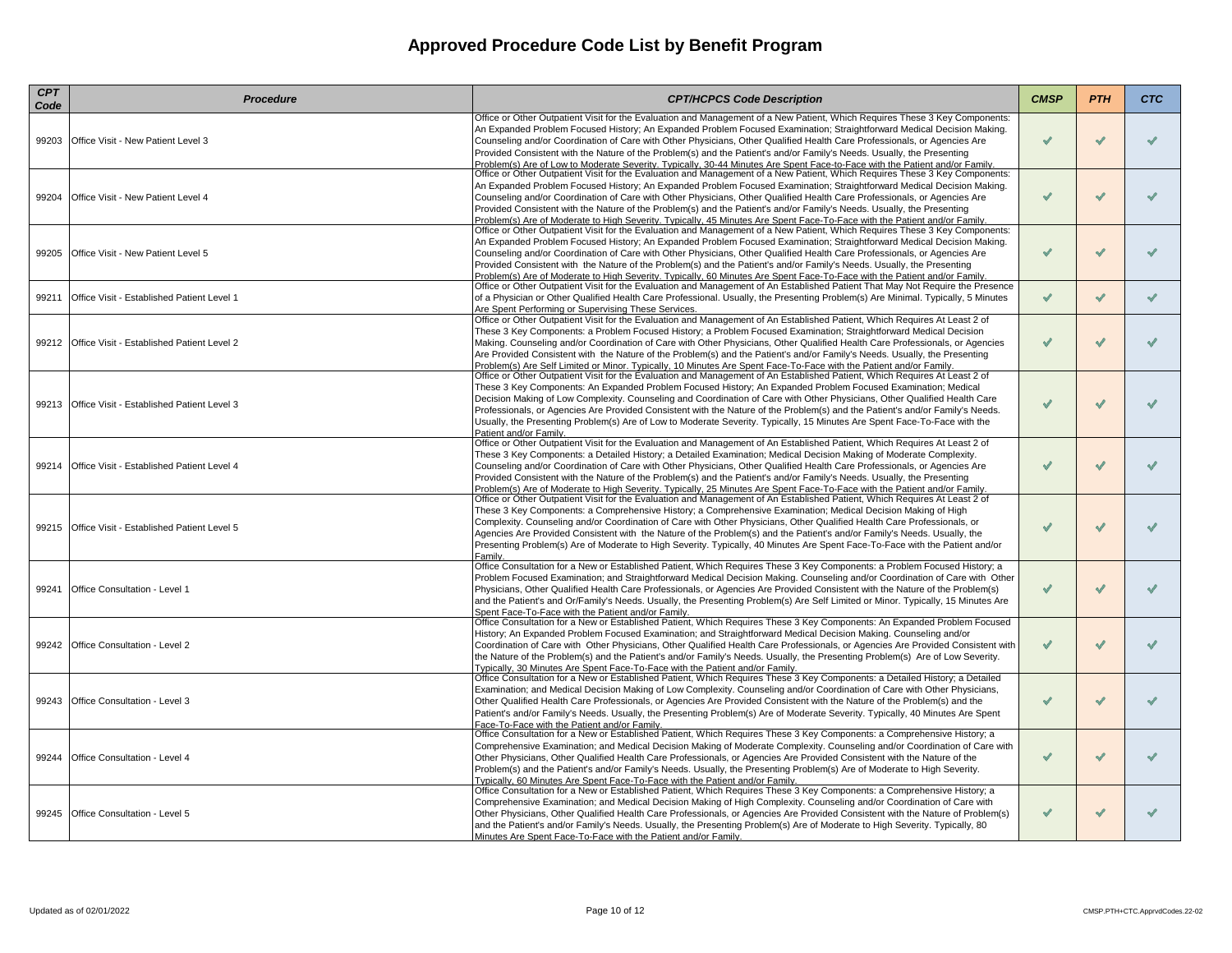| <b>CPT</b><br>Code                       | Procedure                                                                                                                                                                      | <b>CPT/HCPCS Code Description</b>                                                                                                                                                                                                                                                                                                                                                                                                   | <b>CMSP</b>                  | <b>PTH</b>                   | <b>CTC</b>                   |
|------------------------------------------|--------------------------------------------------------------------------------------------------------------------------------------------------------------------------------|-------------------------------------------------------------------------------------------------------------------------------------------------------------------------------------------------------------------------------------------------------------------------------------------------------------------------------------------------------------------------------------------------------------------------------------|------------------------------|------------------------------|------------------------------|
| 99354*                                   | Prolonged Services in the Outpatient Setting                                                                                                                                   | Prolonged Services in the Outpatient Setting Requiring Direct Patient Contact Beyond the Time of the Usual Service; First Hour                                                                                                                                                                                                                                                                                                      | $\checkmark$                 | ✔                            | ✔                            |
| 99385                                    | Preventative Office Visit - Comprehensive Initial 18-39 Years                                                                                                                  | Initial Comprehensive Preventive Medicine Evaluation and Management of An Individual Including An Age and Gender<br>Appropriate History, Examination, Counseling/Anticipatory Guidance/Risk Factor Reduction Interventions, and the Ordering of<br>Laboratory/Diagnostic Procedures, New Patient; 18-39 Years                                                                                                                       | $\checkmark$                 | ✔                            | $\checkmark$                 |
| 99386                                    | Preventative Office Visit - Comprehensive Initial 40-64 Years                                                                                                                  | Initial Comprehensive Preventive Medicine Evaluation and Management of An Individual Including An Age and Gender<br>Appropriate History, Examination, Counseling/Anticipatory Guidance/Risk Factor Reduction Interventions, and the Ordering of<br>aboratory/Diagnostic Procedures, New Patient; 40-64 Years                                                                                                                        | $\checkmark$                 | $\checkmark$                 | ✔                            |
| 99387                                    | Preventative Office Visit - Comprehensive Initial 65+ Years                                                                                                                    | Initial Comprehensive Preventive Medicine Evaluation and Management of An Individual Including An Age and Gender<br>Appropriate History, Examination, Counseling/Anticipatory Guidance/Risk Factor Reduction Interventions, and the Ordering of<br>Laboratory/Diagnostic Procedures, New Patient; 65 Years and Older                                                                                                                | ×                            | ✔                            | ×                            |
| 99395                                    | Preventative Office Visit - Reevaluation 18-39 Years                                                                                                                           | Periodic Comprehensive Preventive Medicine Reevaluation and Management of An Individual Including An Age and Gender<br>Appropriate History, Examination, Counseling/Anticipatory Guidance/Risk Factor Reduction Interventions, and the Ordering of<br>Laboratory/Diagnostic Procedures, Established Patient; 18-39 Years                                                                                                            | $\checkmark$                 | $\checkmark$                 | ✔                            |
| 99396                                    | Preventative Office Visit - Reevaluation 40-64 Years                                                                                                                           | Periodic Comprehensive Preventive Medicine Reevaluation and Management of An Individual Including An Age and Gender<br>Appropriate History, Examination, Counseling/Anticipatory Guidance/Risk Factor Reduction Interventions, and the Ordering of<br>Laboratory/Diagnostic Procedures, Established Patient; 40-64 Years                                                                                                            | $\checkmark$                 | ✔                            | $\checkmark$                 |
| 99397                                    | Preventative Office Visit - Reevaluation 65+ Years                                                                                                                             | Periodic Comprehensive Preventive Medicine Reevaluation and Management of An Individual Including An Age and Gender<br>Appropriate History, Examination, Counseling/Anticipatory Guidance/Risk Factor Reduction Interventions, and the Ordering of<br>Laboratory/Diagnostic Procedures, Established Patient: 65 Years and Older                                                                                                     | ×                            | ✔                            | ×                            |
| 99401                                    | Preventative Medicine Counseling 15 Minutes - Obesity or Other                                                                                                                 | Preventive Medicine Counseling and/or Risk Factor Reduction Intervention(s) Provided to An Individual (Separate Procedure);<br>Approximately 15 Minutes                                                                                                                                                                                                                                                                             | $\checkmark$                 | $\checkmark$                 | $\checkmark$                 |
| 99402                                    | Preventative Medicine Counseling 30 Minutes - Obesity or Other                                                                                                                 | Preventive Medicine Counseling and/or Risk Factor Reduction Intervention(s) Provided to An Individual (Separate Procedure);<br>Approximately 30 Minutes                                                                                                                                                                                                                                                                             | $\checkmark$                 | $\checkmark$                 | $\checkmark$                 |
| 99403                                    | Preventative Medicine Counseling 45 Minutes - Obesity or Other                                                                                                                 | Preventive Medicine Counseling and/or Risk Factor Reduction Intervention(s) Provided to An Individual (Separate Procedure);<br>Approximately 45 Minutes                                                                                                                                                                                                                                                                             | $\checkmark$                 | $\checkmark$                 | $\checkmark$                 |
| 99404                                    | Preventative Medicine Counseling 60 Minutes - Obesity or Other                                                                                                                 | Preventive Medicine Counseling and/or Risk Factor Reduction Intervention(s) Provided to An Individual (Separate Procedure);<br>Approximately 60 Minutes                                                                                                                                                                                                                                                                             | $\checkmark$                 | $\checkmark$                 | $\checkmark$                 |
| 99406                                    | Tobacco Use Counseling and Intervention 3-10 Minutes                                                                                                                           | Smoking and Tobacco Use Cessation Counseling Visit; Intermediate, Greater Than 3 Minutes Up to 10 Minutes                                                                                                                                                                                                                                                                                                                           | $\checkmark$                 | $\checkmark$                 | $\checkmark$                 |
| 99407                                    | Tobacco Use Counseling and Intervention Greater than 10 Minutes                                                                                                                | Smoking and Tobacco Use Cessation Counseling Visit; Intensive, Greater Than 10 Minutes                                                                                                                                                                                                                                                                                                                                              | $\checkmark$                 | $\checkmark$                 | ✔                            |
| 99408                                    | Alcohol Misuse: Screening and Behavioral Counseling for Adults 15 - 30 Minutes                                                                                                 | Alcohol and/or Substance (Other Than Tobacco) Abuse Structured Screening (e.g., Audit, Dast), and Brief Intervention (SBI)<br>Services: 15 to 30 Minutes                                                                                                                                                                                                                                                                            | $\checkmark$                 | $\checkmark$                 | $\checkmark$                 |
| 99409                                    | Alcohol Misuse: Screening and Behavioral Counseling for Adults > 30 Minutes                                                                                                    | Alcohol and/or Substance (Other Than Tobacco) Abuse Structured Screening (e.g., Audit, Dast), and Brief Intervention (SBI)<br>Services: Greater Than 30 Minutes                                                                                                                                                                                                                                                                     | $\checkmark$                 | ✔                            | $\checkmark$                 |
| C9803                                    | Hospital Outpatient Clinic Visit Specimen Collection for Severe Acute Respiratory Syndrome<br>Coronavirus 2 (Sars-Cov-2) (Coronavirus Disease [COVID-19]), Any Specimen Source | For Hospital Outpatient Clinics, the Centers for Medicare and Medicaid Services (CMS) Has Created a Code That May Be<br>Reported to Identify and Reimburse Specimen Collection for COVID-19 Testing Under the Outpatient Prospective Payment<br>System (OPPS). Specimens May Be Obtained Through a Variety of Sources, Such As Nasopharyngeal or Oropharyngeal Swab,<br>Nasopharyngeal Wash or Aspirate, Nasal Aspirate, or Sputum. | $\checkmark$                 | ✔                            | $\checkmark$                 |
| G0104                                    | Colonoscopy - Colorectal Cancer                                                                                                                                                | Colorectal Cancer Screening; Flexible Sigmoidoscopy                                                                                                                                                                                                                                                                                                                                                                                 | ✔                            | $\checkmark$                 | $\checkmark$                 |
| G0105                                    | Colonoscopy - Colorectal Cancer                                                                                                                                                | Colorectal Cancer Screening; Colonoscopy On Individual At High Risk                                                                                                                                                                                                                                                                                                                                                                 | $\checkmark$                 | $\checkmark$                 | $\checkmark$                 |
| G0106                                    | Colonoscopy - Colorectal Cancer                                                                                                                                                | Colorectal Cancer Screening; Alternative to G0104, Screening Sigmoidoscopy, Barium Enema                                                                                                                                                                                                                                                                                                                                            | $\checkmark$                 | ✔                            | $\checkmark$                 |
| G0120                                    | Colonoscopy - Colorectal Cancer                                                                                                                                                | Colorectal Cancer Screening; Alternative to G0105, Screening Colonoscopy, Barium Enema                                                                                                                                                                                                                                                                                                                                              | ✔                            | $\checkmark$                 | $\checkmark$                 |
| G0121                                    | Colonoscopy - Colorectal Cancer                                                                                                                                                | Colorectal Cancer Screening; Colonoscopy On Individual Not Meeting Criteria for High Risk                                                                                                                                                                                                                                                                                                                                           | $\checkmark$<br>✔            | ✔<br>✔                       | $\checkmark$<br>$\checkmark$ |
| G0122<br>G0297                           | Barium Enema Colorectal Cancer<br>Low Dose CT Scan (LDCT) for Lung Cancer Screening                                                                                            | Colorectal Cancer Screening; Barium Enema<br>Low-Dose Computed Tomography for Lung Cancer Screening                                                                                                                                                                                                                                                                                                                                 | $\checkmark$                 | $\checkmark$                 | $\checkmark$                 |
| G0328                                    | Fecal Occult Blood Test Immunoassay - Colorectal Cancer Screening                                                                                                              | Colorectal Cancer Screening; Fecal Occult Blood Test, Immunoassay, 1-3 Simultaneous Determinations                                                                                                                                                                                                                                                                                                                                  | ✔                            | ✔                            | $\checkmark$                 |
| G0442                                    | Alcohol Misuse: Screening and Behavioral Counseling for Adults                                                                                                                 | Annual Alcohol Misuse Screening, 15 Minutes                                                                                                                                                                                                                                                                                                                                                                                         | $\checkmark$                 | $\checkmark$                 | $\checkmark$                 |
| G0443                                    | Alcohol Misuse: Screening and Behavioral Counseling for Adults                                                                                                                 | Brief Face-To-Face Behavioral Counseling for Alcohol Misuse, 15 Minutes                                                                                                                                                                                                                                                                                                                                                             | $\checkmark$                 | $\checkmark$                 | $\checkmark$                 |
| G0444                                    | <b>Depression Screening</b>                                                                                                                                                    | Annual Depression Screening, 15 Minutes                                                                                                                                                                                                                                                                                                                                                                                             | $\checkmark$                 | $\checkmark$                 | $\checkmark$                 |
| G0445                                    | Sexually Transmitted Infections: Behavioral Counseling                                                                                                                         | High Intensity Behavioral Counseling to Prevent Sexually Transmitted Infection; Face-To-Face, Individual, Performed Semi-<br>Annually, 30 Minutes                                                                                                                                                                                                                                                                                   | $\checkmark$                 | $\checkmark$                 | $\checkmark$                 |
| G0446                                    | <b>Healthy Diet Counseling</b>                                                                                                                                                 | Intensive Behavioral Therapy to Reduce Cardiovascular Disease Risk, Individual, Face-To-Face, Annual, 15 Minutes                                                                                                                                                                                                                                                                                                                    | $\checkmark$                 | $\checkmark$                 | $\checkmark$                 |
| G0447                                    | <b>Obesity Counseling</b>                                                                                                                                                      | Face-To-Face Behavioral Counseling for Obesity, 15 Minutes                                                                                                                                                                                                                                                                                                                                                                          | $\checkmark$                 | $\checkmark$                 | $\checkmark$                 |
| G0472                                    | <b>Hepatitis C Virus Screening</b>                                                                                                                                             | Hepatitis C Antibody Screening for Individual At High Risk and Other Covered Indication(s)                                                                                                                                                                                                                                                                                                                                          | $\checkmark$                 | $\checkmark$                 | $\checkmark$                 |
| G0473                                    | <b>Obesity Counseling</b>                                                                                                                                                      | Face-To-Face Behavioral Counseling for Obesity, Group (2-10), 30 Minutes                                                                                                                                                                                                                                                                                                                                                            | $\checkmark$                 | ✔                            | $\checkmark$                 |
| H0004 <sup>+</sup><br>H0005 <sup>1</sup> | Alcohol and/or Drug Abuse Treatment Services - Individual Counseling<br>Alcohol and/or Drug Abuse Treatment Services - Group Counseling                                        | Alcohol and/or Drug Services; Behavioral Health Counseling and Therapy, Per 15 Minutes<br>Alcohol and/or Drug Services; Group Counseling by Clinician                                                                                                                                                                                                                                                                               | $\checkmark$<br>$\checkmark$ | $\checkmark$<br>$\checkmark$ | $\checkmark$<br>$\checkmark$ |
| Q2035                                    | Immunizations Adult Influenza                                                                                                                                                  | Influenza Virus Vaccine, Split Virus, When Administered to Individuals 3 Years of Age and Older, for Intramuscular Use (Afluria)                                                                                                                                                                                                                                                                                                    | $\checkmark$                 | $\checkmark$                 | $\checkmark$                 |
| Q2036                                    | Immunizations Adult Influenza                                                                                                                                                  | Influenza Virus Vaccine, Split Virus, When Administered to Individuals 3 Years of Age and Older, for Intramuscular Use (Flulaval)                                                                                                                                                                                                                                                                                                   | ✔                            | $\checkmark$                 | $\checkmark$                 |
| Q2037                                    | Immunizations Adult Influenza                                                                                                                                                  | Influenza Virus Vaccine, Split Virus, When Administered to Individuals 3 Years of Age and Older, for Intramuscular Use (Fluvirin)                                                                                                                                                                                                                                                                                                   | $\checkmark$                 | $\overline{\mathscr{L}}$     | $\checkmark$                 |
| Q2038                                    | Immunizations Adult Influenza                                                                                                                                                  | Influenza Virus Vaccine, Split Virus, When Administered to Individuals 3 Years of Age and Older, for Intramuscular Use (Fluzone)                                                                                                                                                                                                                                                                                                    | $\checkmark$                 | $\checkmark$                 | $\checkmark$                 |
| Q2039                                    | Immunizations Adult Influenza                                                                                                                                                  | Influenza Virus Vaccine, Split Virus, When Administered to Individuals 3 Years of Age and Older, for Intramuscular Use (Not<br>Otherwise Specified)                                                                                                                                                                                                                                                                                 | $\checkmark$                 | $\checkmark$                 | $\checkmark$                 |
| S8092                                    | CT - Electron Beam for Lung Cancer Screening                                                                                                                                   | Electron Beam Computed Tomography (Also Known As Ultrafast CT, Cine CT)                                                                                                                                                                                                                                                                                                                                                             | $\checkmark$                 | $\checkmark$                 | $\checkmark$                 |
| S9453                                    | Tobacco Use Counseling and Intervention - Smoking Cessation Classes                                                                                                            | Smoking Cessation Classes, Non-Physician Provider, Per Session                                                                                                                                                                                                                                                                                                                                                                      | J                            | $\checkmark$                 |                              |